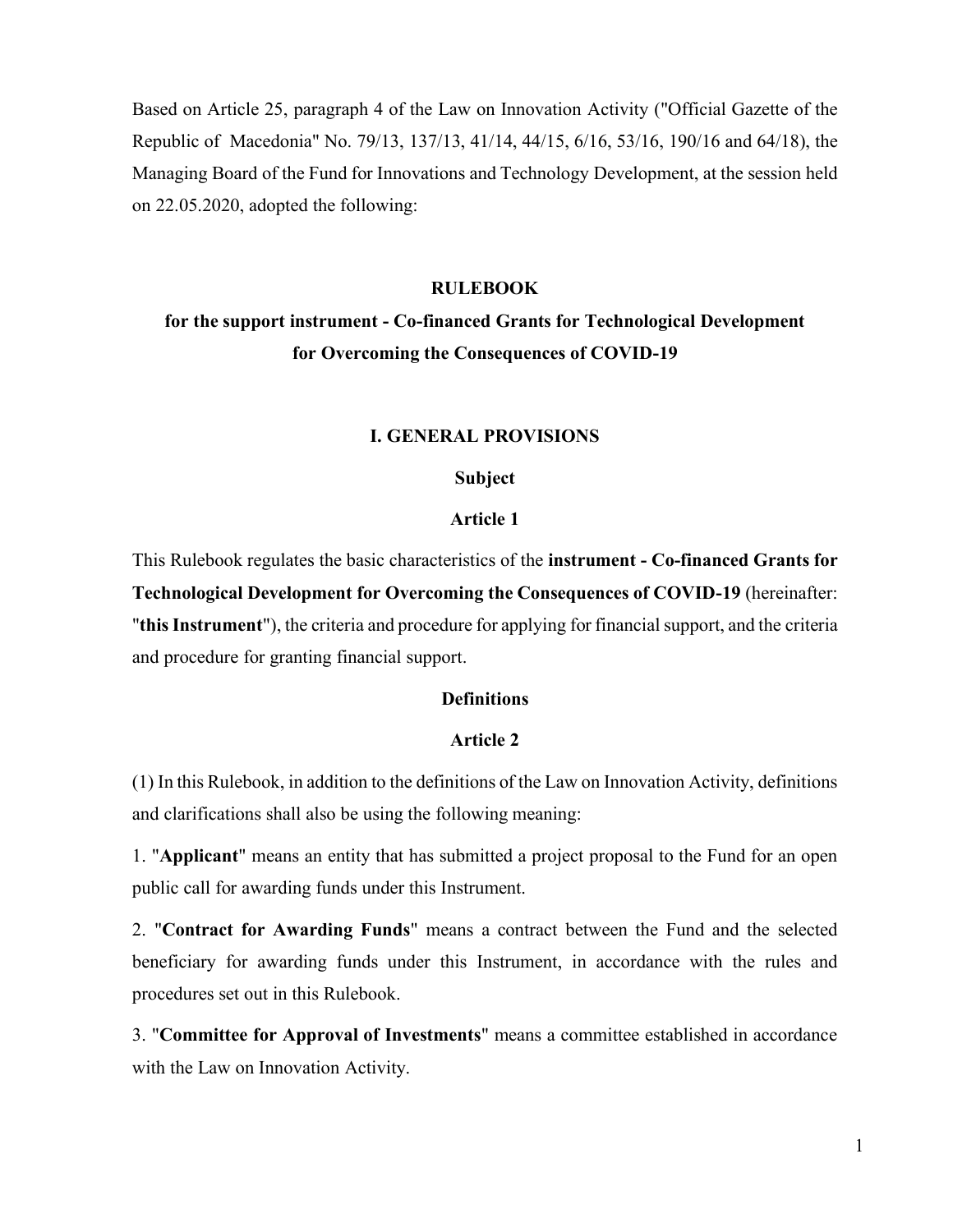4. "**Beneficiary**" means an Applicant who meets the eligibility criteria of this Rulebook and has signed with the Fund a Contract for Awarding Funds.

5. "**Related Parties**" means natural and/or legal entities covered by the Law on Trade Companies that are affiliated with each other and have established or are establishing legal relations.

6. "**Rulebook**" means this Rulebook for the support instrument - Co-financed Grants for Technological Development for Overcoming the Consequences of COVID-19 of the Fund for Innovations and Technology Development adopted by the Managing Board of the Fund.

7. "**Project Proposal**" means a project submitted on an open public call for the awarding of funds under this Fund Instrument in order to be financed through a co-financed grant in accordance with the criteria and procedure included in this Rulebook.

8. "**Experts**" are external experts hired by the Fund in accordance with the Rulebook on the Manner of Involvement and Work of Experts in the Work of the Fund in the evaluation and the giving of expert opinion in the pre-selection phase of the project proposals under this Instrument.

9. "**Project results**" means any tangible or intangible result of the project referred by the Contract for Awarding Funds, such as data, knowledge or information, whatever their form or nature, regardless of whether they can be protected or not, that are generated through project activities, as well as any rights to the same, including intellectual property rights.

10. "**Fund**" means the Fund for Innovations and Technology Development of the Republic of North Macedonia.

11. **"Pre-selection phase"** means evaluation phase conducted by the Experts, appointed by the Fund, who review the material, submit evaluation and expert opinion of the projects proposals, which correspond to the evaluation criteria i.e. the purpose of the Instrument.

12. **"Selection phase"** means evaluation phase conducted by the Committee for Approval of Investments, which evaluates the project proposals that have passed the pre-selection phase and makes the final decision for financing under the Instruments of the Fund.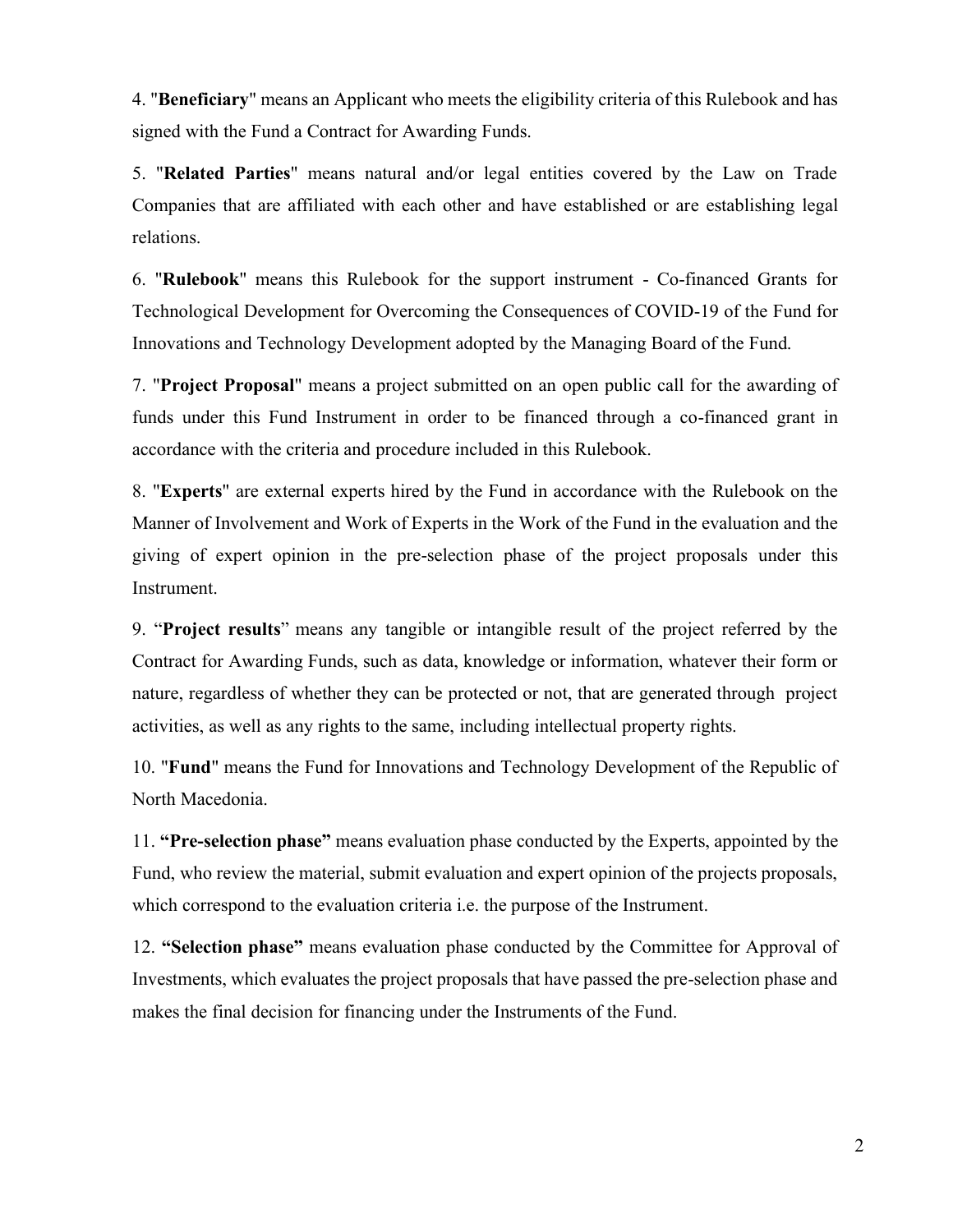## **Purpose and Description of the Instrument**

#### **Article 3**

(1) The purpose of this Instrument is to provide financial support for the technological development of enterprises and private healthcare institutions (hereinafter: "PHI"), for overcoming the consequences of COVID-19, that meet the requirements of this Rulebook.

(2) If the enterprises affected by COVID-19 introduce new methods and technologies in their work operations and measures for the protection of health of employees and clients, they can maintain a satisfactory level of productivity, generate income through new sales channels, to introduce new products and services which will respond to the changes in the demand.

The supported enterprises are expected to return to pre-crisis level of income, within 6 months of completion of the project, as a result of the adaptations made to their operating model.

(3)This Instrument provides support for the following types of investment activities:

- acceptance and implementation of guidelines for the protection of employees and clients related with COVID-19
- improvement of organizational structure and reorganization of the work process (procurement of raw materials, production process, sales etc.)
- introduction of digital solutions for adaptation to the new operating conditions
- training for medium-term business planning (three-year business plan);
- procurement or development of specific software systems related to the improvement of organizational structure and performance or of operational processes that will increase productivity and / or planning, or introduction of new sale channels (e-commerce etc.).
- introduction of new products and/or services for which there is increased demand during the crisis and the recovery period
- training of the employees related with these adaptations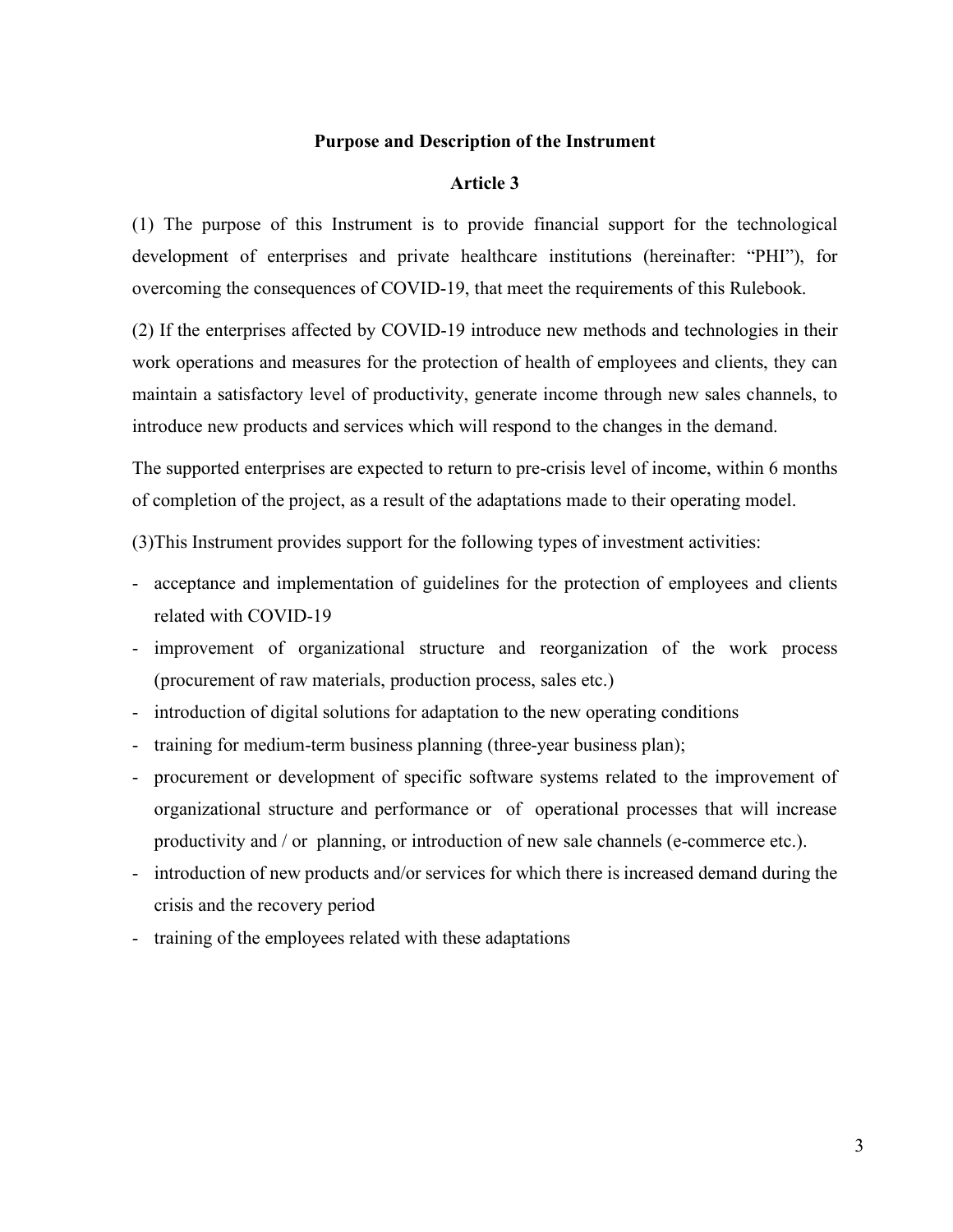## **General criteria for co-financing by the Fund under this Instrument**

#### **Article 4**

(1) Under this Instrument, the Fund shall provide financial support of **up to 70% (seventy percent)** of the total budget of the project, but not more than **3,000,000.00 (three million) Denars** per applicant, and:

- for enterprises and PHI whose average number of employees is up to 10 employees and whose annual income in the last two years is less than 50.000,00 (fifty thousand) EUR according to the financial statements for the last two fiscal years, financing up to a maximum amount of 750.000,00 (seven hundred and fifty thousand) Denars,
- for enterprises and PHI whose average number of employees is from 10 to 50 employees and whose annual income in the last two years is greater than 50.000,00 (fifty thousand) EUR and less than 2.000.000,00 (two million) EUR, according to the financial statements for the last two fiscal years, financing up to a maximum amount of 1.500.000,00 (one million and five hundred thousand) Denars and
- for enterprises and PHI whose average number of employees is from 50 to 250 employees and whose annual income in the last two years is greater than 2.000.000,00 (two million) EUR and less than 10.000.000,00 EUR, according to the financial statements for the last two fiscal years, financing up to a maximum amount of 3.000.000,00 (three million) Denars.

(2) The maximum amount of financial support they can apply for, applicants whose project proposals have passed the pre-selection phase, in the previous 12 months from the moment of publishing the call, applicants for whom the Committee for Approval of Investments has adopted a decision for financing, and have not concluded Contract with the Fund, including beneficiaries of the Fund who have concluded Contract for financing under the support instrument of the Fund, and who still fulfill the rights and obligations under those Contracts, amounts 35% of the total amount of co-financing by the Fund for which they applied, i.e. from the total amount of the approved co-financing by the Fund in the previous approved project/s.

(3) An individual applicant may conclude a collaboration agreement (sub - contracting for services) for research and development with local or foreign institutions of higher education and / or scientific research or any another enterprise and/or PHI.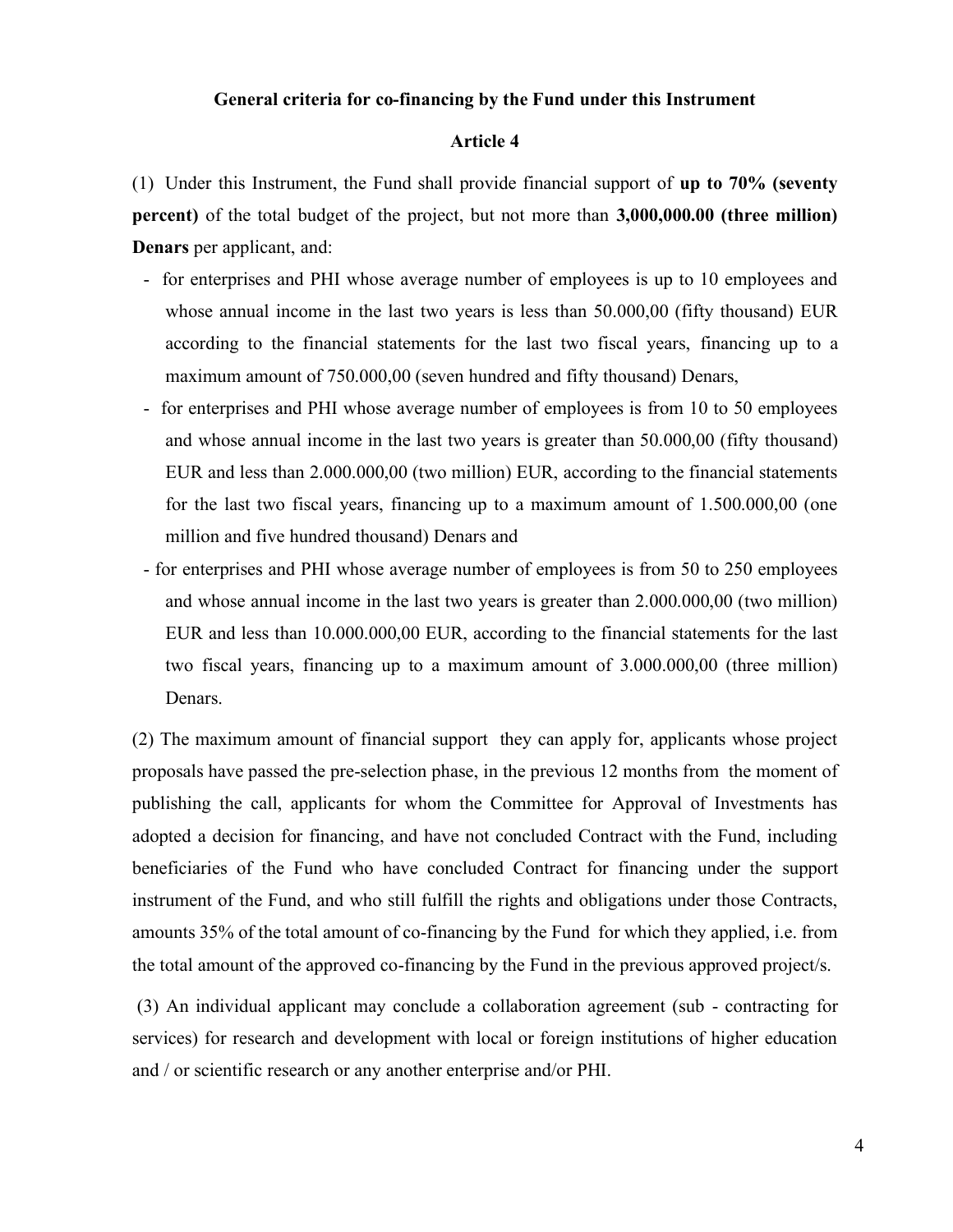(4) In the case of a project proposal submitted by an individual applicant, that includes a collaboration agreement for research and development, the rights and obligations of the applicant and the higher education and / or scientific and research institution should be regulated by the collaboration agreement.

(5) All persons who are associated with each other and who apply as individual applicants within the same public call from the Fund, shall be considered as one applicant and the restriction referred to in paragraph (1) of this Article shall apply to all of them together.

(6) Eligible for financing through this Instrument are project proposals from all sectors, except for:

- production, trade or service activities that are not in accordance with laws;
- production and trade with tobacco, distilled alcoholic beverages and related products (beverages containing alcohol but not exclusively obtained by distillation, but naturally distilled alcohol (obtained from different but natural origin) may also be used for their production by the administration of various plant or other products, or by maceration, coupage (blending), flavoring, dyeing, aging, etc.creating different alcoholic beverages in which ethyl alcohol content is usually higher than 15%, and which may include different types of liqueurs, cocktails, etc.;
- production and trade with weapons and ammunition of any kind;
- casinos and other legal entities for organizing games of chance and other entertainment games;
- research, development or technical requirements relating to electronic data, programs or solutions that relate to:

a) support to any activity that is included in the above-mentioned sectors from line 2, 3 and 4 of this article;

b) online gambling and online casinos and/or

c) pornography;

natural-scientific research, development or technical applications relating to human cloning for research or for therapeutic purposes; and / or for genetically modified organisms (GMOs).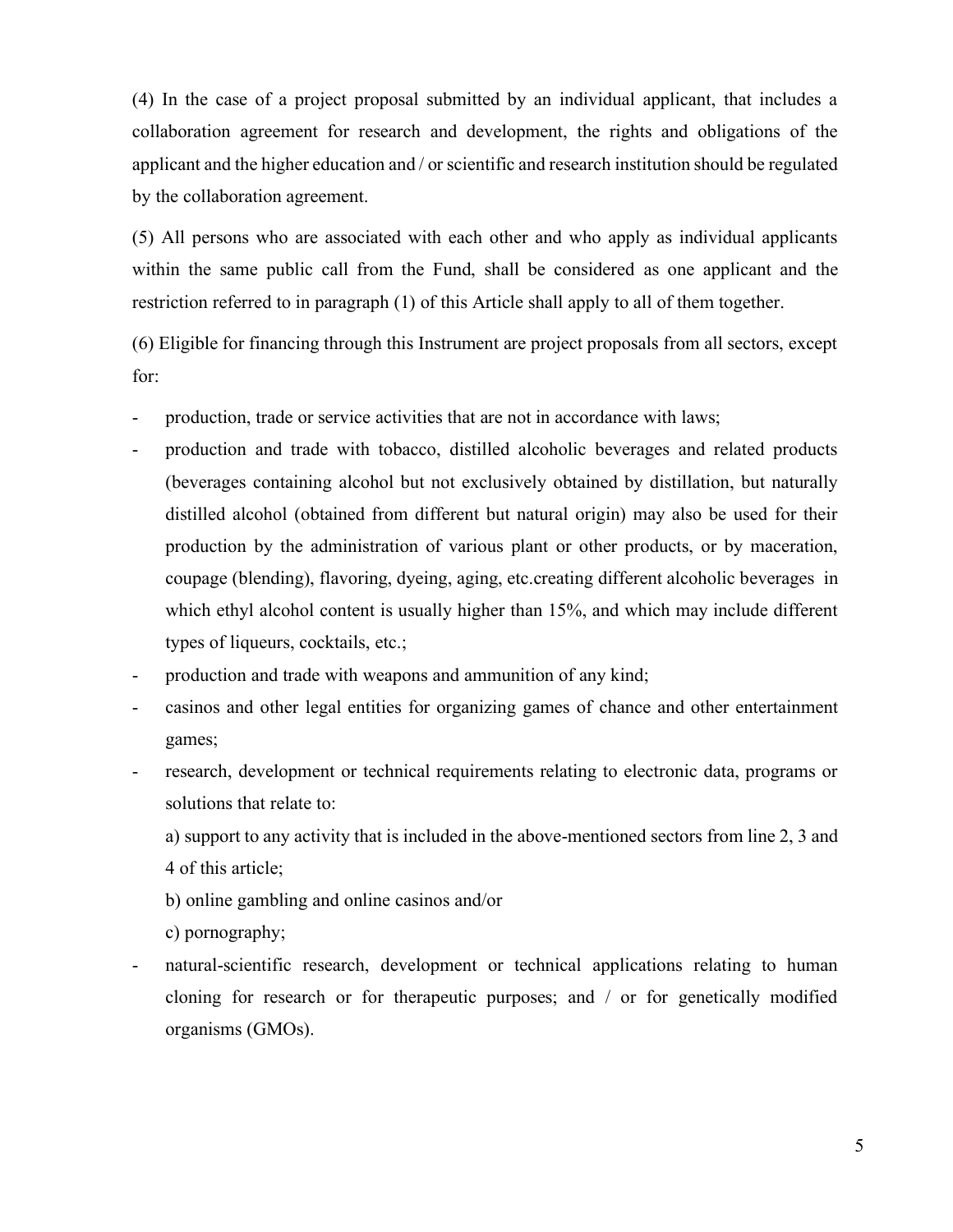## **General criteria for the applicant's co-financing related to this Instrument**

#### **Article 5**

(1) If the Fund decides to support the Applicant's project proposal under this Instrument, the Applicant is obliged to provide his own co-financing of at least 30% of the total project budget.

(2) Funds received from the Fund on any other grounds, as well as funds received on the basis of any other state aid, shall not be considered eligible funds for co-financing by the Applicant.

## **Duration of the project**

#### **Article 6**

(1) The duration of the project for which funds are awarded under this instrument can be up to 12 (twelve) months.

(2) Based on justified circumstances, the Beneficiary can request extension of the duration of the project by submitting an elaborated written request stating the reasons for extension. The request shall be submitted before the expiration of the duration of the project.

(3) On the basis of the submitted request from paragraph (2), the Fund may approve the extension of the implementation of the project for up to 3 (three) months.

(4) The extension of the implementation of the project longer than the period from paragraph (3) of this article can be approved only with a decision adopted by the Committee for Approval of Investments under justified circumstances, for additional 6 (six) months at most.

(5) In case the Fund, i.e. the Committee, adopts a decision for the extension of the duration of the project, the extension of the duration shall begin from the day of adopting the decision for extension. During the period from the expiration of the duration of the project until the day of adopting the decision for extension by the Fund, i.e. the Committee, any costs and activities by the Beneficiary shall not be recognized and the Beneficiary shall be obliged either to refrain from incurring any other costs and undertaking any other activities or to choose to bear such costs.

(6) In case of extension of the duration of the implementation of the project, the amount of the granted financial support may not be increased.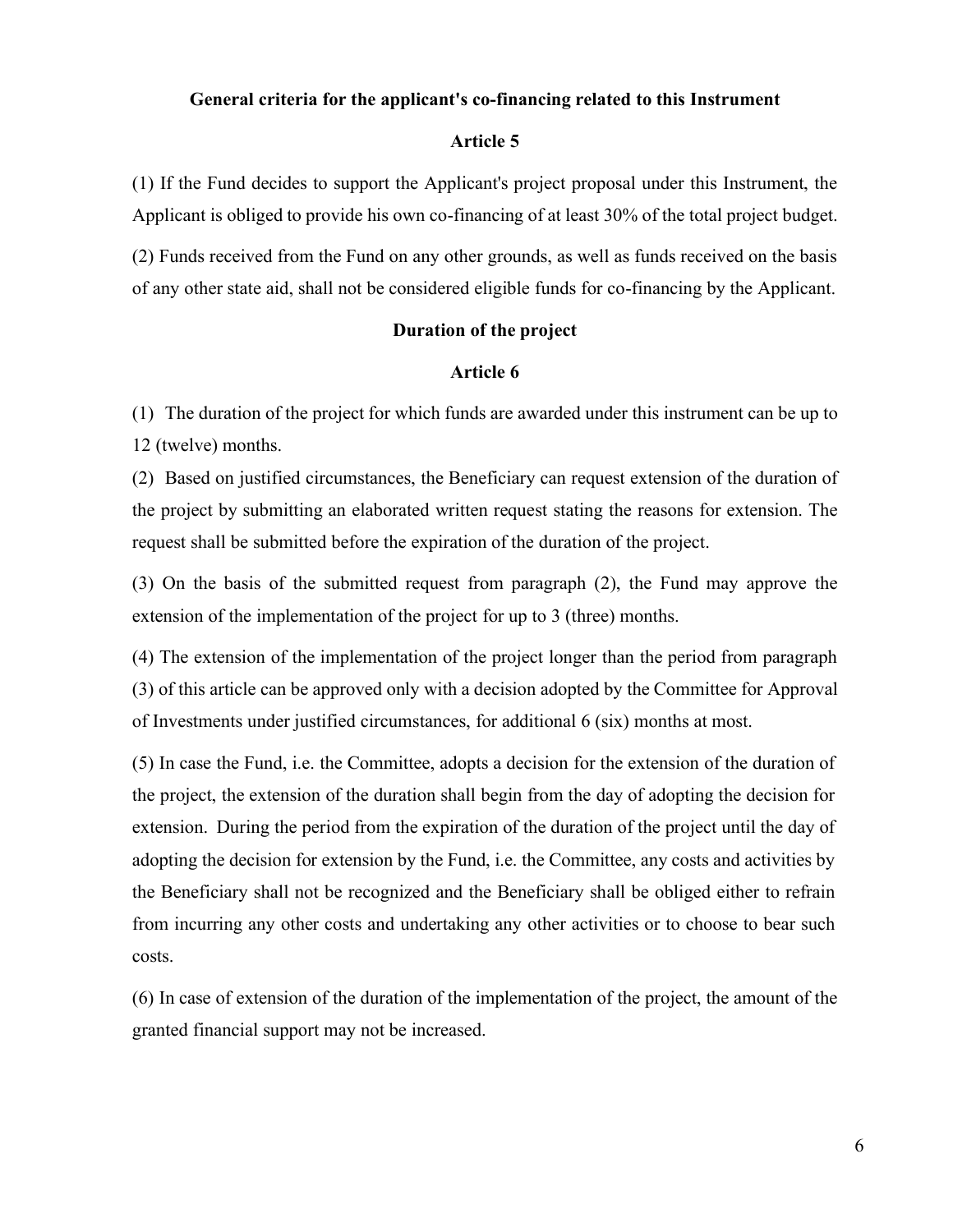## **Eligibility Criteria for the Applicant**

## **Article 7**

(1) The eligibility criteria to be fulfilled by an individual applicant are:

- 1) to be a trade company established in accordance with the Law on Trade Companies and registered in the Central Registry of the Republic of North Macedonia or to be a private healthcare institution (PHI) founded in accordance with the Law on Institutions and the Law on Healthcare Protection registered in the Central Registry of the Republic of North Macedonia;
- 2) to be an enterprise or PHI with maximum 250 employees;
- 3) the annual income of the applicant does not exceed 10.000.000,00 (ten million) EUR according to the financial statements for the last two fiscal years,
- 4) not affiliated with another enterprise or PHI whose total annual revenues exceed 10,000,000.00 (ten million) EUR and the total number of employees does not exceed 250 in the last two fiscal years, except in the case of affiliation with a higher education or a scientific and research institution;
- 5) to have no bankruptcy procedure or liquidation procedure initiated against it;
- 6) to have paid all matured due liabilities arising from public duties and contributions;
- 7) to have no enforcement procedures for collection of due monetary claims initiated against it;
- 8) applicants with over 3 (three) years of existence from the moment of applying not to have generated loss in the last two fiscal years in accordance with the official Income statement for those years;
- 9) to meet the requirements of the Law on State Aid Control and the Regulation on the conditions and procedure for granting aid of minor importance (de minimis), i.e:
	- to not have accumulated more than 200,000 (two hundred thousand) EUR state aid of small importance for a period of three fiscal years, including the requested amount of funds from the Fund in accordance with the Law on State Aid Control and the Regulation on the conditions and the procedure for granting aid of minor importance (de minimis),
	- to not have accumulated more than 100,000 (one hundred thousand) EUR state aid of small importance for a period of three fiscal years, including the requested amount of funds from the Fund, if the enterprise is active in the road traffic sector, in accordance with the Law on State Aid Control and the Regulation on the conditions and the procedure for granting aid of minor importance (de minimis),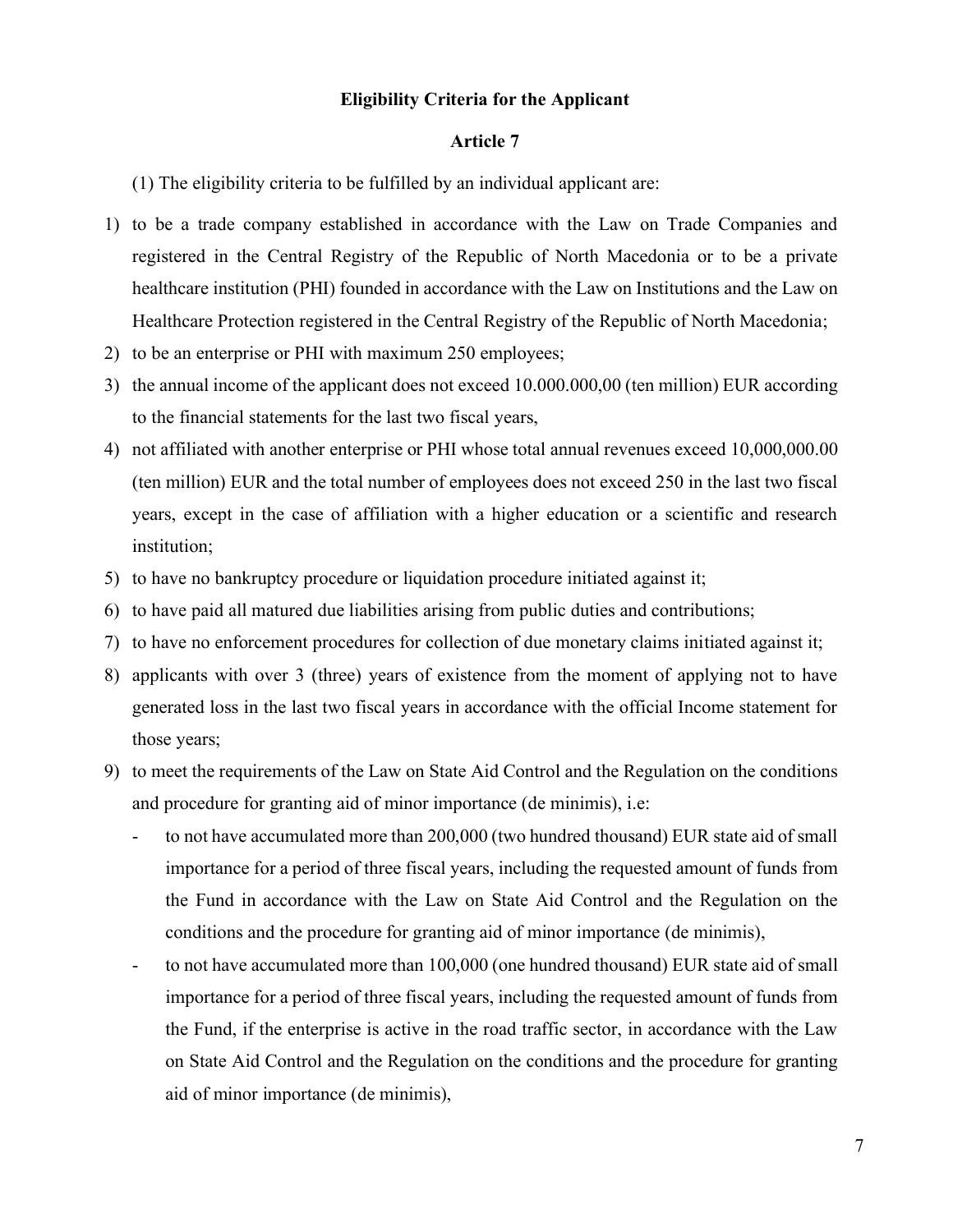- to not be in difficulty (an enterprise in difficulty is an enterprise that is unable to meet its obligations from its own resources or funds that it can obtain from its owner / shareholders or creditors, to stop losses that without external intervention by the aid providers will certainly lead to short-term and long-term cessation of operations), and
- to not be engaged in production of coal.

## **Eligible costs for financing**

## **Article 8**

(1) The following costs will be eligible for financing through this Instrument:

- technical assistance costs (expertise), costs for contracting services for research and development, digitalization (e.g. testing, laboratory services, etc.);
- costs for procurement, rental and / or development of equipment, software, tools for information technology as well as other type of basic ICT assets, directly related to the realization of the project and digitalization of the processes;
- gross salaries for the employees of the Beneficiary who will be engaged in the project, in the amount of maximum 25% of the total project budget, unless it is about Applicants who apply in accordance with Article 4, paragraph (2) of this Rulebook; The amount of gross salaries of the employees engaged in the project should correspond to the established practices of the Beneficiary before the start of the project, reduced for the amount of potential state subsidy received on the basis of salary;
- costs related to the implementation of the plan for improved organizational structure of the Applicant; and
- other operational costs directly related to the realization of the project, except those that are not eligible for financing through this Instrument.

(2) Only the costs incurred during the project duration, in accordance with the approved project budget and realized till the end of the project duration, are eligible for financing.

(3) When allocating the budget by quarters, the Applicant should take care of the balance in the distribution, i.e. the amount for each separate quarter should not differ from the other quarters by more than 30 (thirty) %.

(4) Costs that are not eligible for financing under this Instrument are:

salary allowances;

- costs for the procurement of goods, services and works of domestic public enterprises;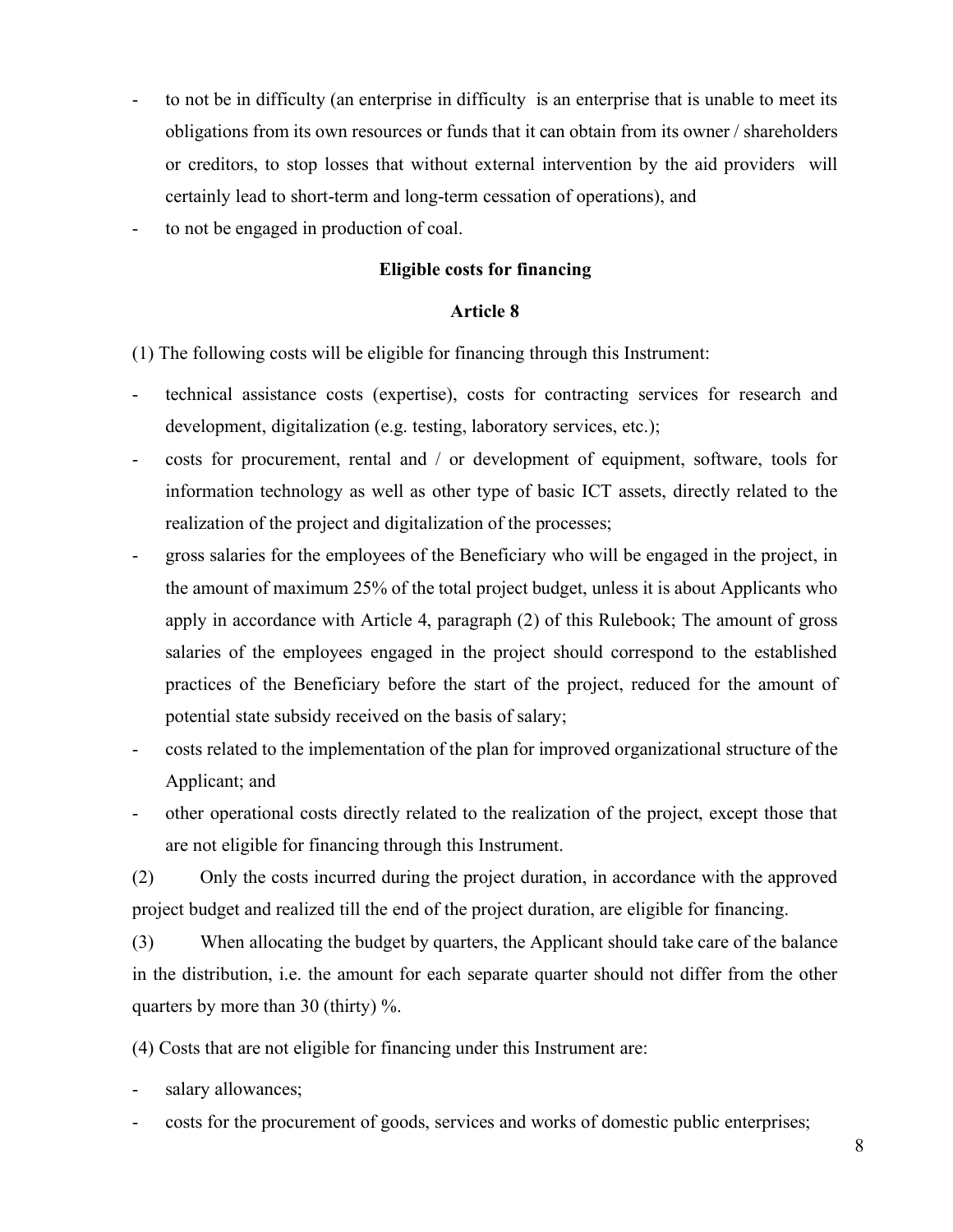- costs for interest or debt to any party;
- expenses and provisions for past and probable future losses or debts;
- losses realized as a result of foreign currency exchanges, and penalties;
- expenses for food and hospitality;
- expenses for staff recruitment (costs for publishing an advertisement, fees for employment agencies, costs related to selection of candidates, etc.) and resettlement expenses;
- cash withdrawals from the special purpose project account;
- costs for consulting services provided by the owner(s) of the Applicant;
- rental of business premises by a lessee who participates in the activities of the project or is an Affiliate of the Beneficiary;
- costs for realization of activities previously financed by other sources;
- purchase of second-hand equipment; and
- value added tax (VAT) for procurements referred to in paragraph (1) of this Article.

(5) The list of costs referred to in paragraph (4) of this Article shall not be exhaustive.

## **II. APPLICATION PROCESS**

## **Public call**

## **Article 9**

(1) The funds under this Instrument shall be awarded on a competitive basis upon a public call.

(2) The Fund publishes a public call through a regular procedure and a public call through a shortened procedure.

(3) The public call shall be published in at least two public media outlets and on the website of the Fund.

(4) The deadline for submitting the project proposals shall be up to 60 (sixty) days from the publication of the public call by the Fund.

(5) The total budget of each public call is determined by the Fund in accordance with the Annual Work Program of the Fund and / or the Medium-Term Program of the Fund.

## **Content of the Public Call**

## **Article 10**

(1) The public call must contain the following information: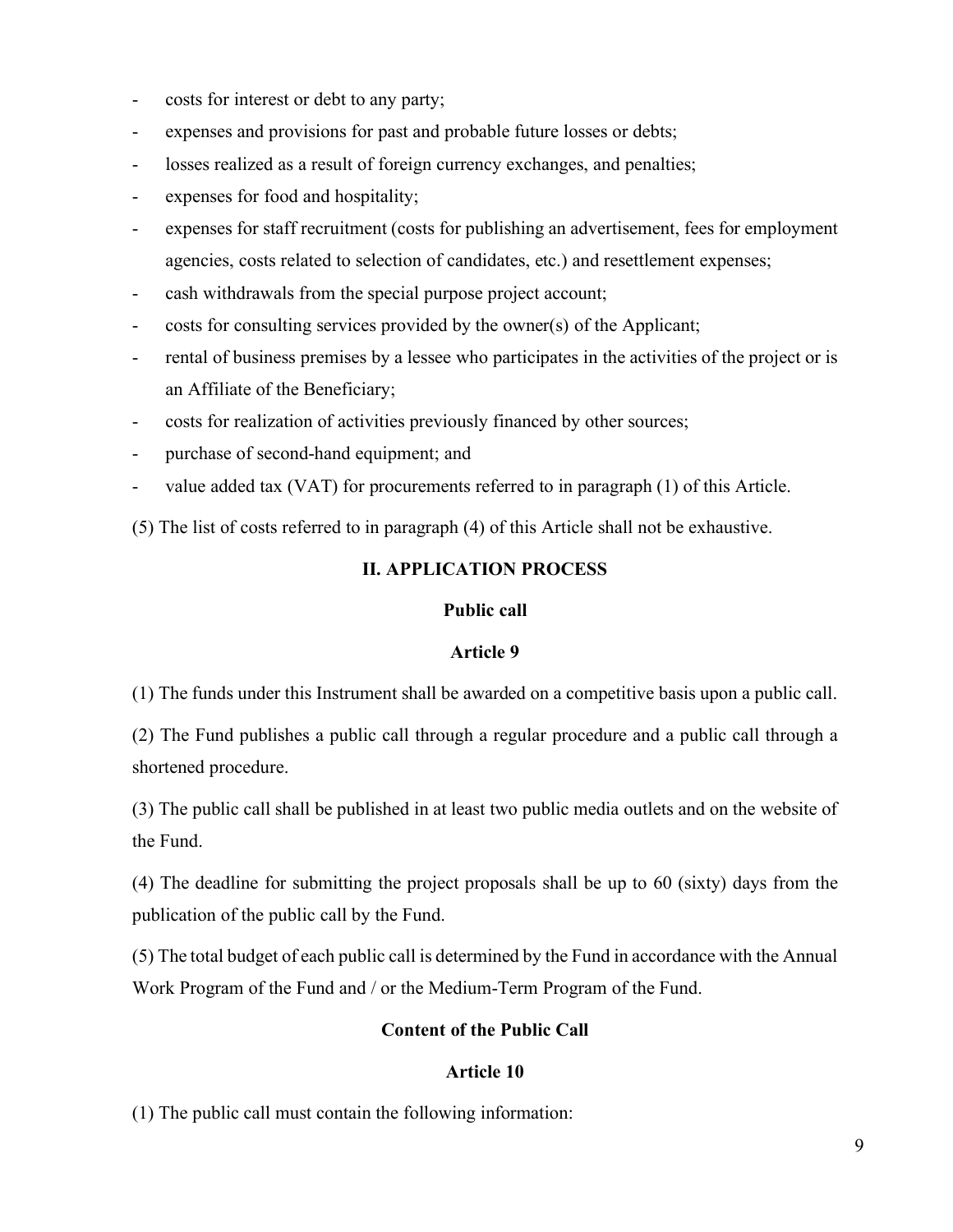- data for the body that publishes the call;
- date of publication of the public call;
- the manner of submitting the project proposal and the accompanying documentation;
- deadline for submitting the project proposal;
- a brief description of the Instrument, including the eligibility criteria of the Applicant, the activities and costs eligible for funding, as well as costs that are not eligible for funding;
- the total budget for the call;
- contact information; and
- other elements necessary for the realization of the public call.

(2) All the data stated above must be contained in the full public call published on the website of the Fund. An abbreviated version will be prepared for the public call published in public media.

## **Application in a regular procedure**

## **Article 11**

(1) When applying for financing in a regular procedure under this Instrument of the Fund, the following documents must be submitted:

1. Project documentation (containing the forms for the project proposal, available on the website of the Fund):

- properly completed project application form (signed and stamped by the authorized representative of the Applicant);
- duly filled out project budget form (signed and stamped by an authorized representative of the Applicant);
- statement by the Applicant for acceptance of the Fund's terms (signed and stamped by the authorized representative of the Applicant); and
- notarized statement of ownership founding structure of the Applicant (signed and stamped by an authorized representative of the Applicant).
- 2. Documentation related to the Applicant:
- short CVs of the main persons engaged in the project (maximum of five persons);
- current status extract from the Central Registry of the Republic of North Macedonia, not older than 6 (six) months from the day of applying for the Applicant;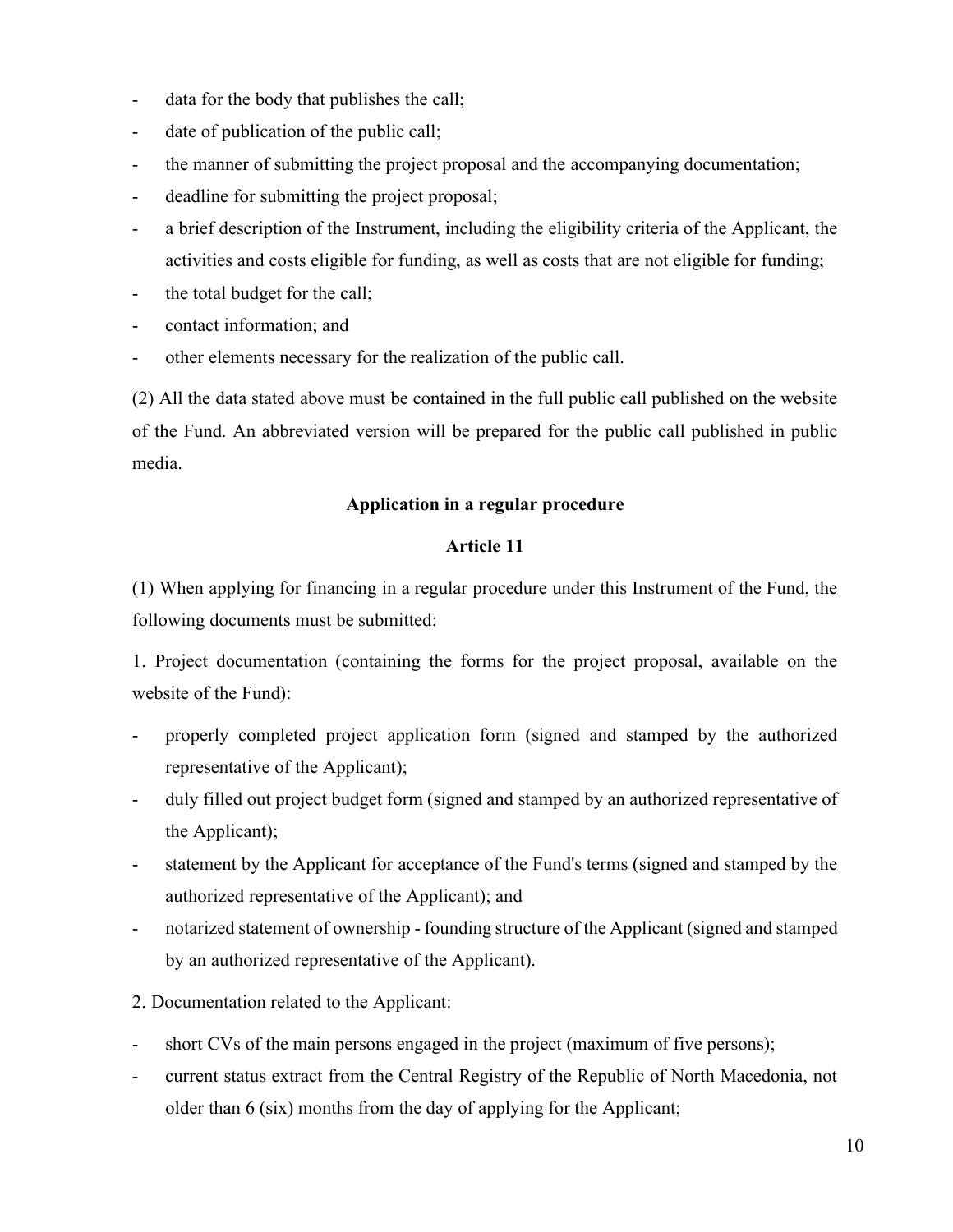- confirmation / report that the Applicant has no matured due liabilities over 90 days towards financial institutions as of the end of February;
- official Balance Sheet / Income Statement of the Applicant, for the last two fiscal years; and
- list / confirmation of the number of employees of the Applicant.

(2) The project application, the project budget and the CVs should be submitted in Macedonian and in English.

(3) The remaining documents related to the Applicant should be submitted in Macedonian only.

(4) The project documentation shall be compulsorily submitted using the forms prepared by the Fund.

(5) In case the project is based on already existing intellectual property rights, the Applicant is obliged, together with the project documentation, to submit proof of the right to use intellectual property in the form of licensing agreement, non-monetary contribution or other type of contract which confirms that the Applicant is entitled to use the intellectual property on which the results of the project are based.

(6) The Applicant may not consciously or deliberately infringe upon the intellectual property rights of any third party.

(7) All intellectual property rights and "know-how" that will be created during the implementation of the project and / or as a result of the implementation of the project belong to the Beneficiary and, if applicable, the Beneficiary should protect the intellectual property rights.

(8) Notwithstanding paragraph (7) of this Article, in the case of a project proposal that includes a cooperation agreement with a higher education and / or scientific research institution, the intellectual property rights related to the project should be clearly regulated in the cooperation agreement.

(9) The Fund shall not be responsible for disputes relating to intellectual property rights between the Applicant / the Beneficiary of Financial Support and third parties.

(10) Any project proposal submitted to a public call for awarding funds to the Fund must be in accordance with the regulations for protection of the environment and reduction of pollution in force in the Republic of North Macedonia.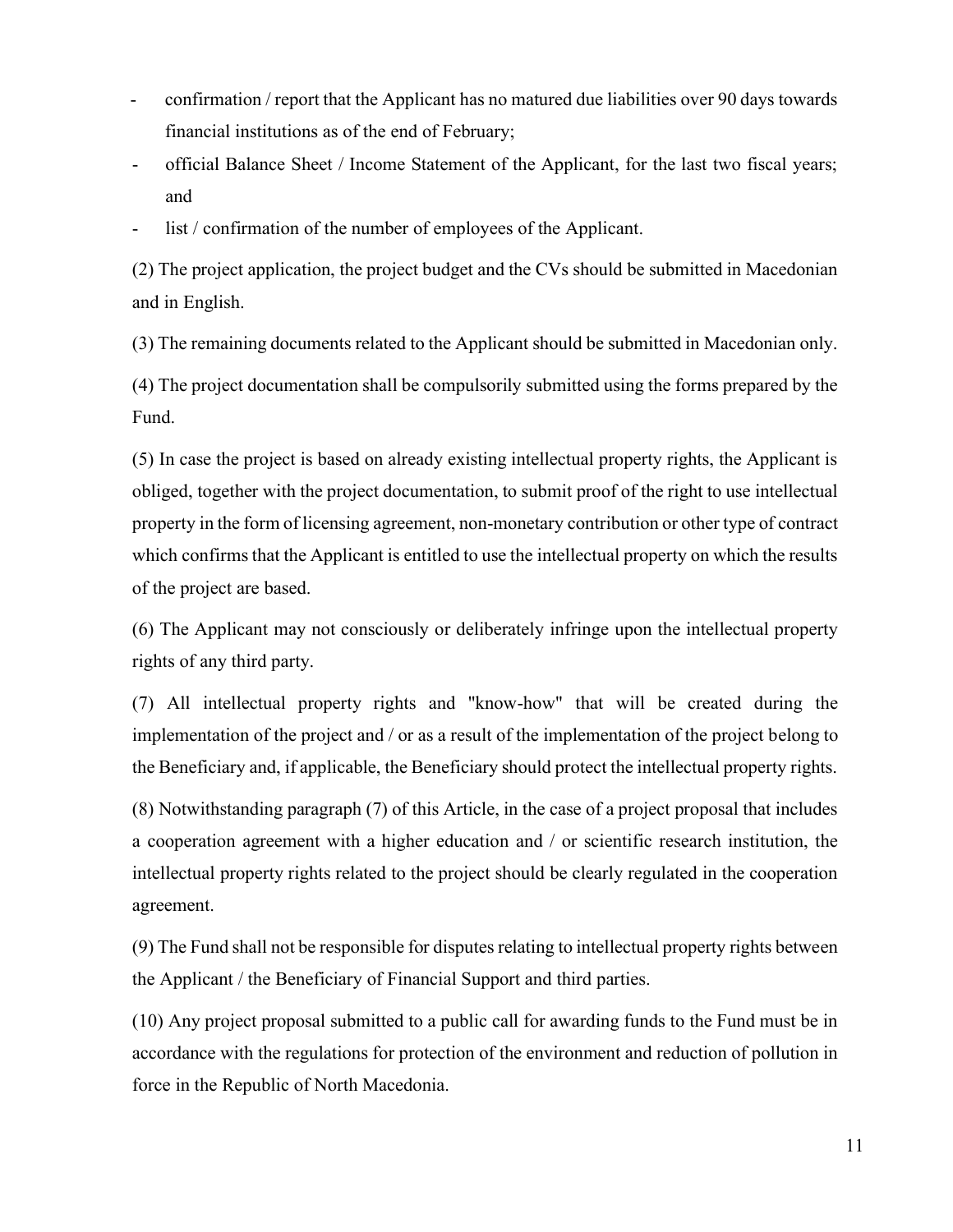(11) The Fund reserves the right, if necessary, to request additional documentation from the Applicant.

## **Applying in a shortened procedure**

## **Article 12**

(1) Applicants whose project proposals have passed the pre-selection phase, in the previous 12 months from the moment of publishing the call, applicants for whom the Committee for Approval of Investment has adopted a decision for financing, and they have not concluded a Contract with the Fund, including Beneficiaries of the Fund who have concluded Contract for financing under the support instruments of the Fund, and who still fulfil the rights and obligations under those Contract have the right to apply for obtaining funds from the Fund on a public call in a shortened procedure.

(2) Applicants referred to in paragraph 1, when applying for obtaining funds in a shortened procedure through this instrument by the Fund, should submit the following documents:

- project application;
- project budget;
- CVs (maximum of 5 persons) for team members;
- a statement that there is no change in the mandatory documentation submitted on the previous call to which they have applied, and that they fulfil the eligibility requirements of the call to which they are applying.

(3) The documentation submitted by Applicants pursuant to this Article should also meet the conditions in Article 11, paragraph  $(2)$ ,  $(3)$ ,  $(4)$ ,  $(5)$ ,  $(6)$ ,  $(7)$ ,  $(8)$ ,  $(9)$ ,  $(10)$  and  $(11)$  of this Rulebook.

(4) Project proposals submitted in a shortened procedure shall not go through the administrative verification and pre-selection phase, but will be reviewed and evaluated by the Committee in the selection phase.

(5) When submitting project proposals, the Fund submits the project application to the Committee, together with the project budget and CVs of the team members, history or information about the Applicant i.e. the Beneficiary, as well as additional documentation of influence for making a final decision.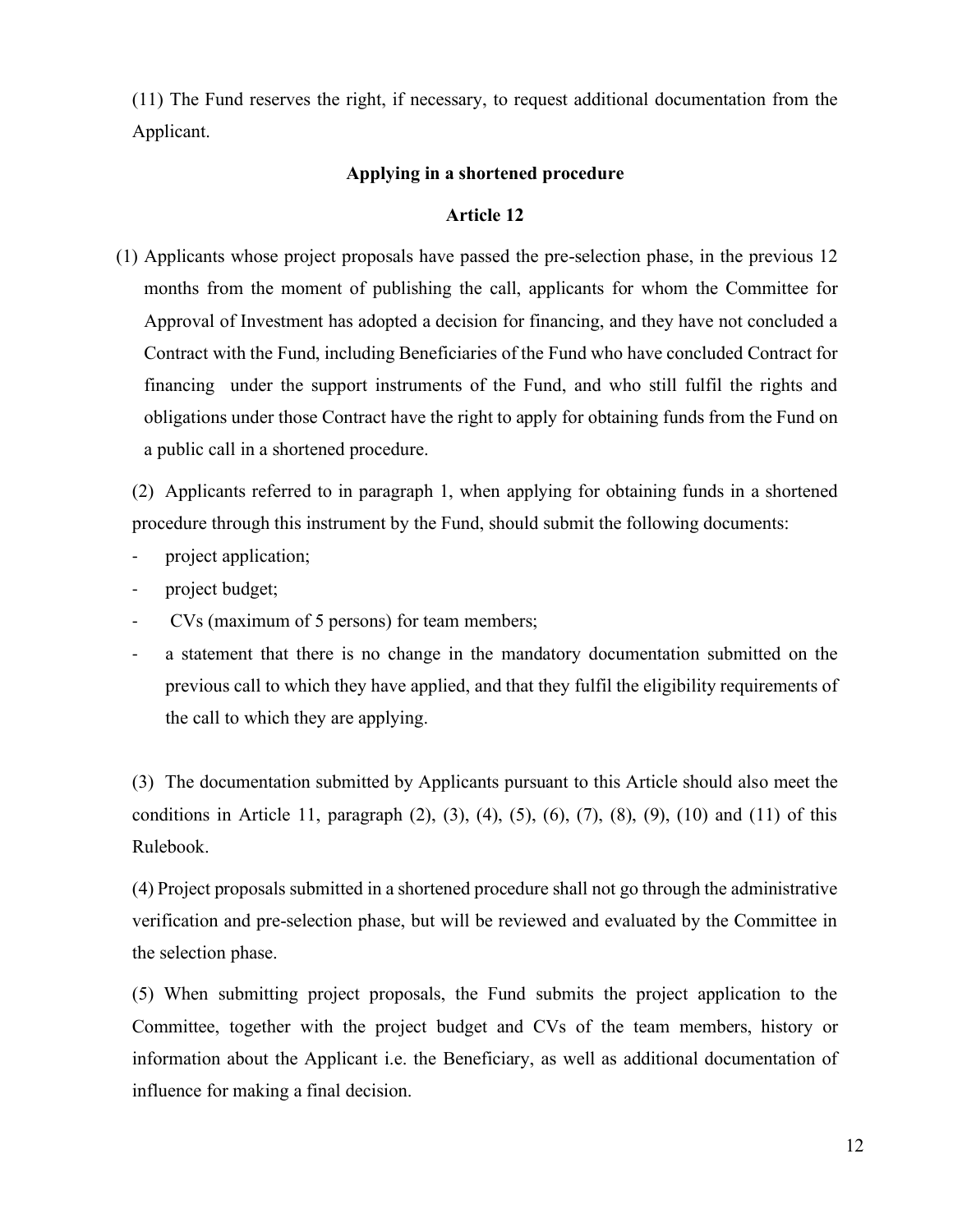## **Additional Documentation**

## **Article 13**

(1) In the event that the Applicant is awarded funds under this Instrument, prior to signing the Contract for Awarding Funds, the Applicant shall also submit to the Fund:

- contracts with third parties of significance for the implementation of the project (including employment contracts);
- statement on the accumulation of state aid in the last three fiscal years;
- Notification issued by the Central Registry of the Republic of North Macedonia whether the applicant and its founder/s are founders in other legal entities in the Republic of North Macedonia; and
- information about the opening of a special purpose bank account for the project.

(2) The Fund reserves the right, if necessary, to request other documents from the Applicant, who is required to submit them promptly upon request, hence in such case, accordingly to the submitted additional documentation, the Fund may return the entire project to the Committee for its re-examination and decision-making.

## **III. EVALUATION**

## **Criteria for Evaluation of Project Proposals**

## **Article 14**

- (1) The main criteria for evaluating projects and granting funds through this Instrument are:
- technological progress and level of digitalization (to which extent the project will contribute to digitalization of processes, development of a new or significantly improved product, service and / or working process of the Applicant);
- project quality;
- project team capacity;
- impact.
- (2) The main criteria and sub-criteria for project evaluation are given in the Evaluation Table form.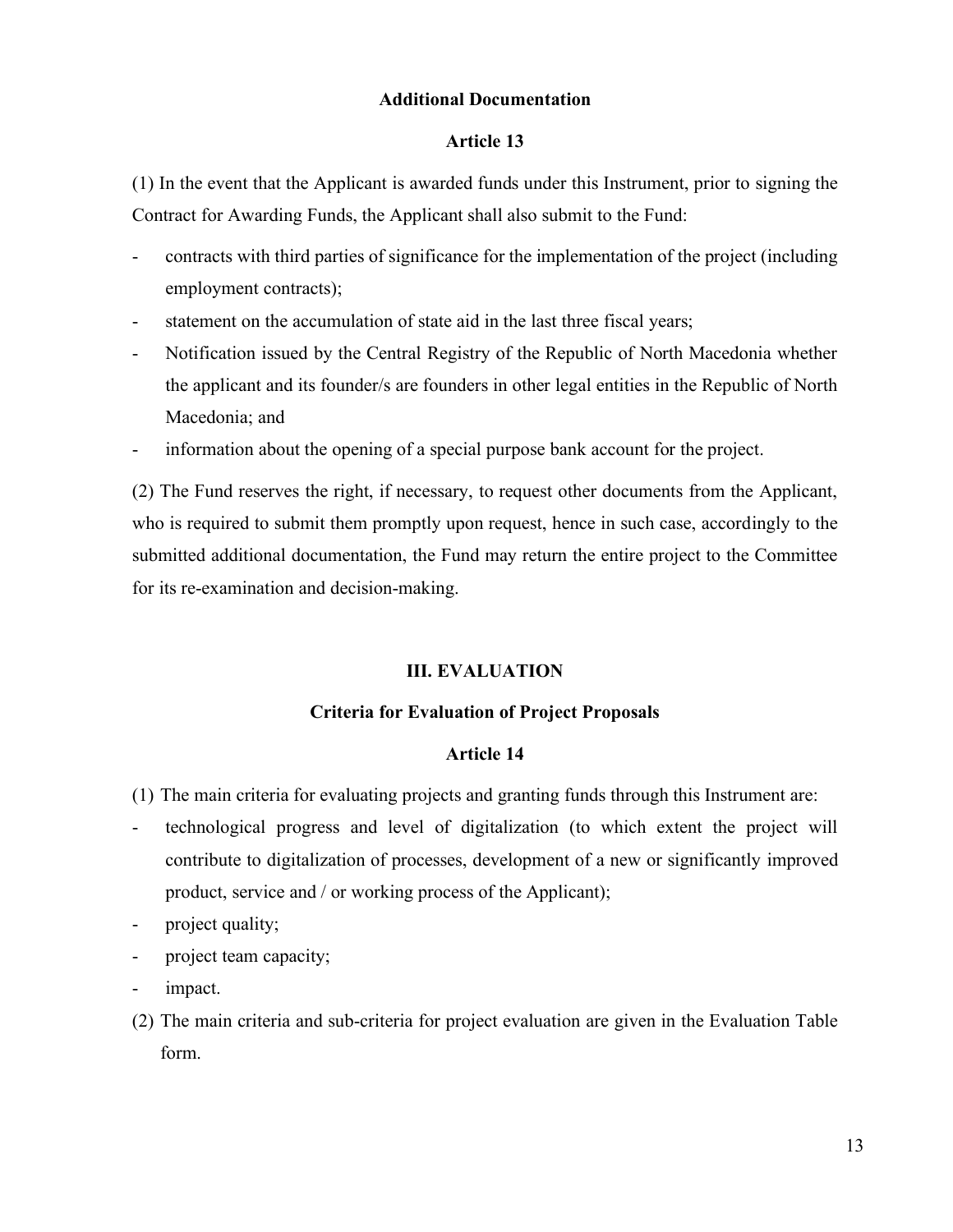#### **Administrative verification**

#### **Article 15**

(1) In order to determine whether the project proposal is complete and in accordance with the eligibility criteria indicated in the public call and in this Rulebook, a Commission (or commissions) for Administrative Verification of the submitted project proposals is established. The Commission (or commissions) shall consider each project proposal separately.

(2) The Commission for Administrative Verification of received project proposals shall be established by the Director of the Fund or a person authorized by the Director of the Fund, and shall consist of at least two employees of the Fund.

(3) When reviewing the project proposals, the Commission for Administrative Verification shall be guided by the Document for the Administrative Verification of the project proposals.

(4) If the Commission for Administrative Verification needs an expert opinion in the relevant field while reviewing project proposals, such expert opinion will be provided by utilizing experts and / or institutions in the relevant field.

(5) Upon completion of the administrative verification of the project proposals, the Commission for Administrative Verification shall prepare minutes.

(6) If a project proposal is incomplete, i.e. the Applicant has not submitted the required documentation when applying according to this Rulebook or has completed incorrectly the Project Budget, the Commission for Administrative Verification shall electronically inform the Applicant and provide the Applicant with the opportunity to submit additionally, within 5 (five) working days, electronically or in the archive of the Fund, the missing documents and / or submit the corrected Project Budget and/or the remaining additional documentation, except for the Project Application. In the event of submittal of additional documents, changes in the Project Application or in the Project Budget that are not requested by the Fund are not permitted.

(7) If the Applicant fails to submit the missing documents within the additional 5 (five) working days or if the Applicant does not comply with the eligibility criteria set out in this Rulebook, the Commission for Administrative Verification shall note in the minutes that the project proposal is incomplete, therefore the Applicant is ineligible and will not be evaluated by the evaluation experts and by the Committee.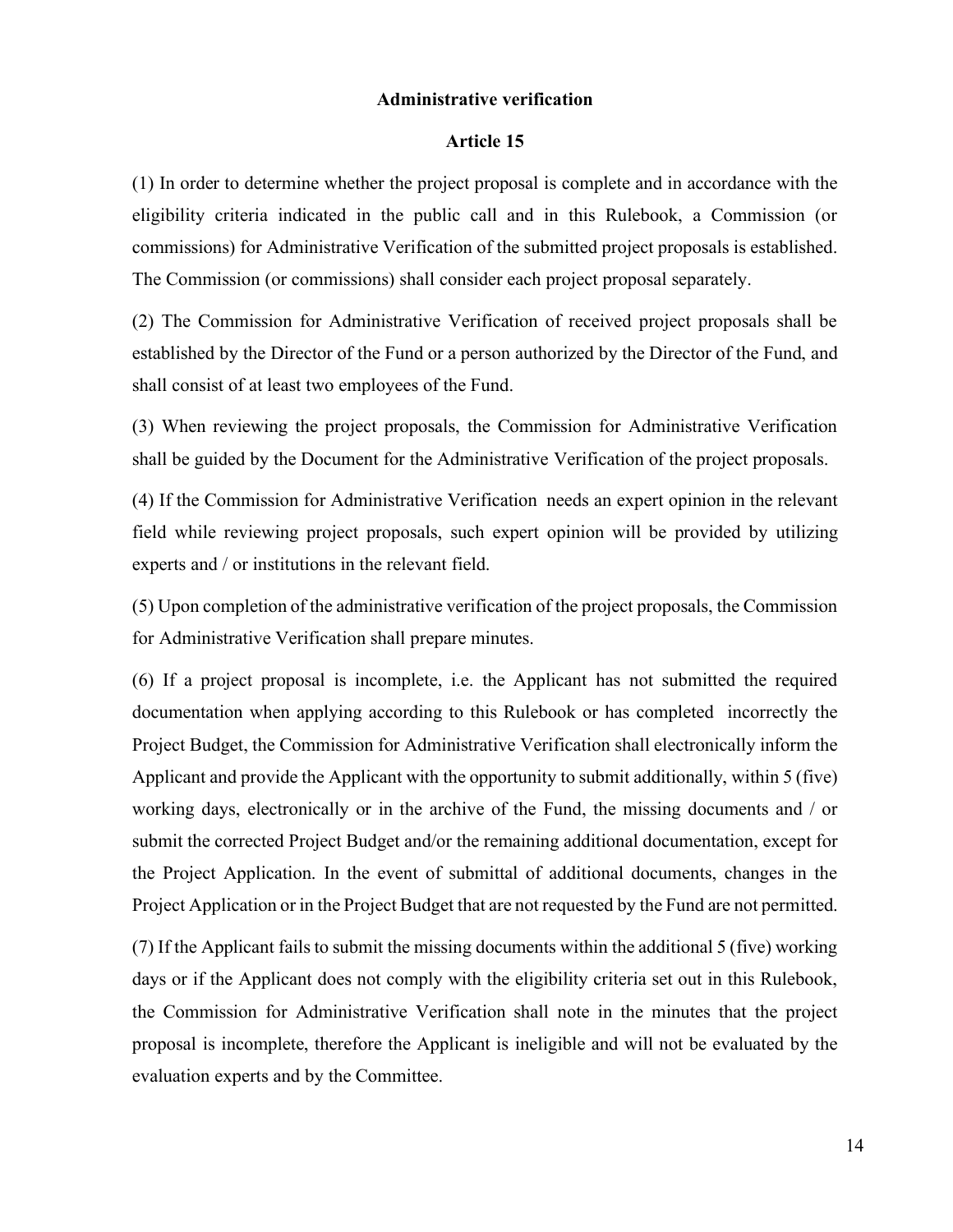(8) The minutes referred to in paragraph (5) of this Article, together with the completed documents for administrative verification of the project proposals, shall be prepared by the Commission for Administrative Verification.

(9) All project proposals which are submitted on time, are complete, and comply with the eligibility criteria for applicants will be sent by the Commission for Administrative Verification for evaluation in the pre-selection phase, in accordance with the procedure referred to in Article 16 of this Rulebook.

(10) In addition to the minutes, the Commission for Administrative Verification prepares a table of all submitted project proposals, which contains the following data:

- name of the Applicant;
- ownership structure of the Applicant; and
- authorized person (manager / director) of the Applicant.

(11) The Commission shall submit the table referred to in paragraph (10) of this Article to the employees of the Fund, the Director of the Fund, the members of the Managing Board of the Fund, the Evaluation Experts and the members of the Committee for Approval of Investments in order to determine any potential conflicts of interest in accordance with the Law on Prevention of Corruption and Conflict of Interest.

(12) The table referred to in paragraph (10) of this Article is also submitted to other persons directly involved in the process, in order to determine a potential conflict of interest in accordance with the Law on Prevention of Corruption and Conflict of Interest.

(13) In case one of the Evaluation Experts identifies a conflict of interest, he/she is obliged to inform the Fund as soon as possible. The Fund will exclude such a person from the evaluation process (in the pre-selection phase) of that project proposal and will appoint another appropriate expert in his/her place.

(14) In case a member of the Committee identifies a conflict of interest, he/she is obliged to inform the Fund as soon as possible, after which he/she will be excluded from the evaluation process (at the selection phase) of that project proposal.

(15) In case several members of the Committee identify conflict of interest in relation to a particular project proposal and that project cannot be evaluated by at least 3 (three) members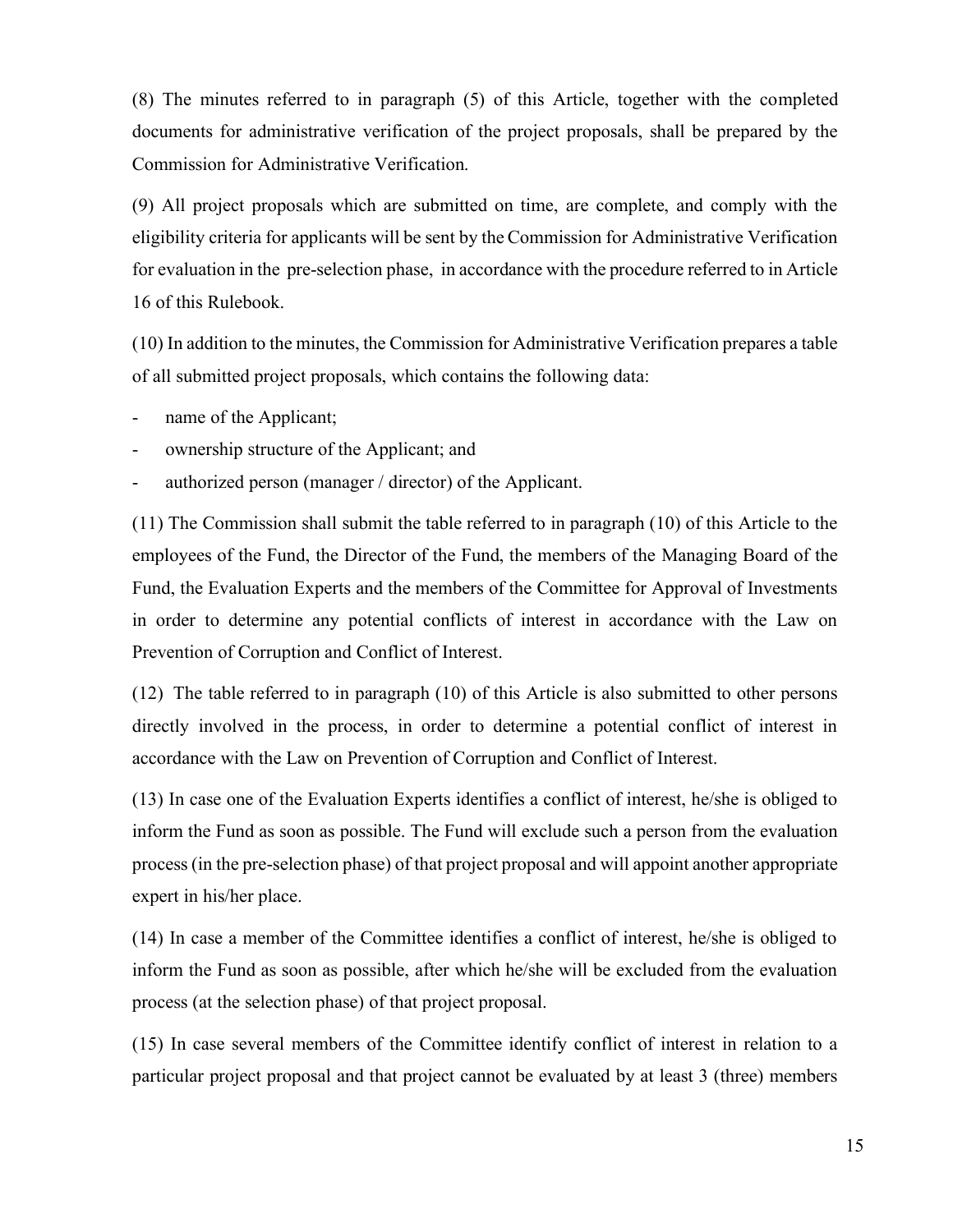of the Committee, the project will be excluded from further proceedings and will not be evaluated.

## **Evaluation process**

## **Article 16**

(1) Evaluation of project proposals takes place in two phases: pre-selection phase and selection phase.

(2) The pre-selection phase is carried out by the Experts. Each project proposal will be evaluated at this phase by two Experts from the areas that correspond to the evaluation criteria, that is, with the objectives of the Instrument and one person from the area that corresponds to the project proposal, except if it is a project proposal pursuant to article 12 of this Rulebook since such project proposal shall not go through the pre-selection phase.

(3) The selection phase is carried out by the Committee for Approval of Investments, which makes the final decision for funding under this Instrument.

(4) At least three of the members of the Committee shall participate in the selection phase.

## **Pre-selection phase**

#### **Article 17**

(1) During the pre-selection phase, Experts appointed by the Fund have an obligation to fill in the Evaluation Table for each of the assigned project proposals and provide expert opinion and evaluation of the project proposals within the deadline of (7) seven working days from the day of receipt of the project proposals.

(2) During the pre-selection phase, the Experts have the right to ask additional questions of Applicants and project proposals that will be checked by employees of the Fund. The Director of the Fund appoints persons who provide the necessary additional information through field visits to the Applicant, communication with the key persons of the project proposal and / or administrative verification of information. The designated persons are obliged to provide the necessary information within the deadline previously determined by the Director of the Fund.

(3) The total number of points for each project proposal is determined as an average of the points received from the Experts assigned to evaluate that project proposal in the pre-selection phase.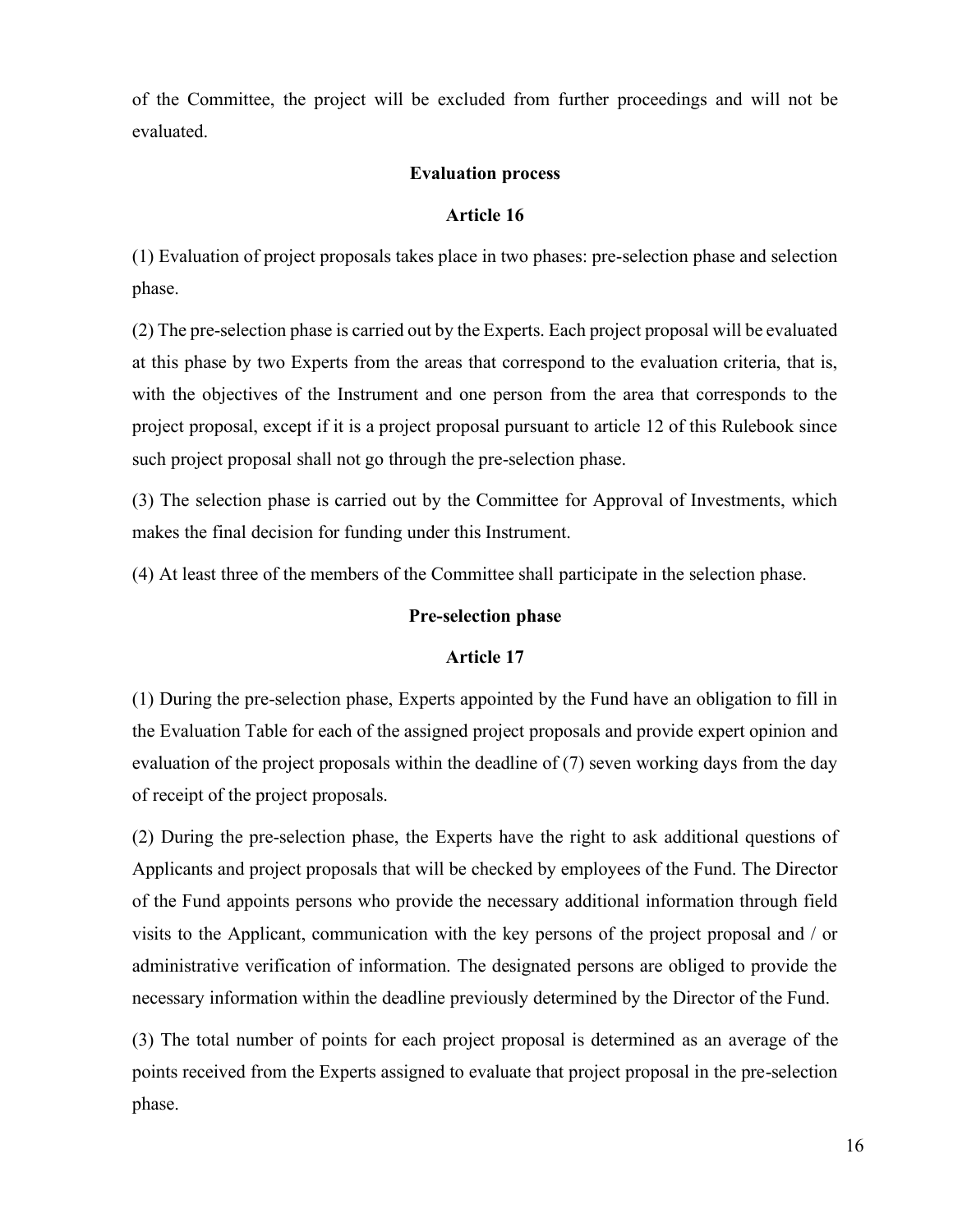(4) Each project proposal that has received 51 (fifty-one) points or more (out of a total of 100 (one hundred) points ) at the pre-selection phase goes to the next selection phase.

(5) Each project proposal that has received less than 51 (fifty-one) points (from a total of 100 (one hundred) points) in the pre-selection phase will be rejected for funding under this Instrument of the Fund.

(6) Each Applicant whose project proposal has not received at least 51 (fifty-one) points, or whose project did not pass the selection phase, will be notified in a timely manner about the results.

(7) In case of an Applicant who fulfills the eligibility criteria in accordance with article 7 of this Rulebook and applied on a public call in a shortened procedure, according to article 12 of this Rulebook, that project proposal will not go through the phase of administrative verification and pre-selection phase.

## **Selection Phase**

#### **Article 18**

(1) In the selection phase, each member of the Committee evaluates the project proposals that have passed the pre-selection phase, i.e. the project proposals submitted on a public call in a shortened procedure, and is obliged to fill out the Evaluation Table for each of those project proposals and evaluate them within the deadline previously determined by the Fund.

(2) The members of the Committee have the right in the selection phase to ask additional questions of applicants and project proposals, which will be checked by the Director of the Fund. The Director appoints persons who provide the necessary additional information through field visits to the Applicant, communication with the key persons of the project proposal and / or administrative verification of information. The designated persons are obliged to provide the necessary information within the deadline previously determined by the Director of the Fund.

(3) If the Committee, in the selection phase, while reviewing and evaluating project proposals, requires expert opinion in a particular area, it may obtain it from experts, in accordance with a procedure established by the Rulebook on the Manner of Involvement and Work of Experts in the Work of the Fund for Innovations and Technology Development and providing expert opinion.

(4) During the selection phase, the Fund may engage other persons as observers.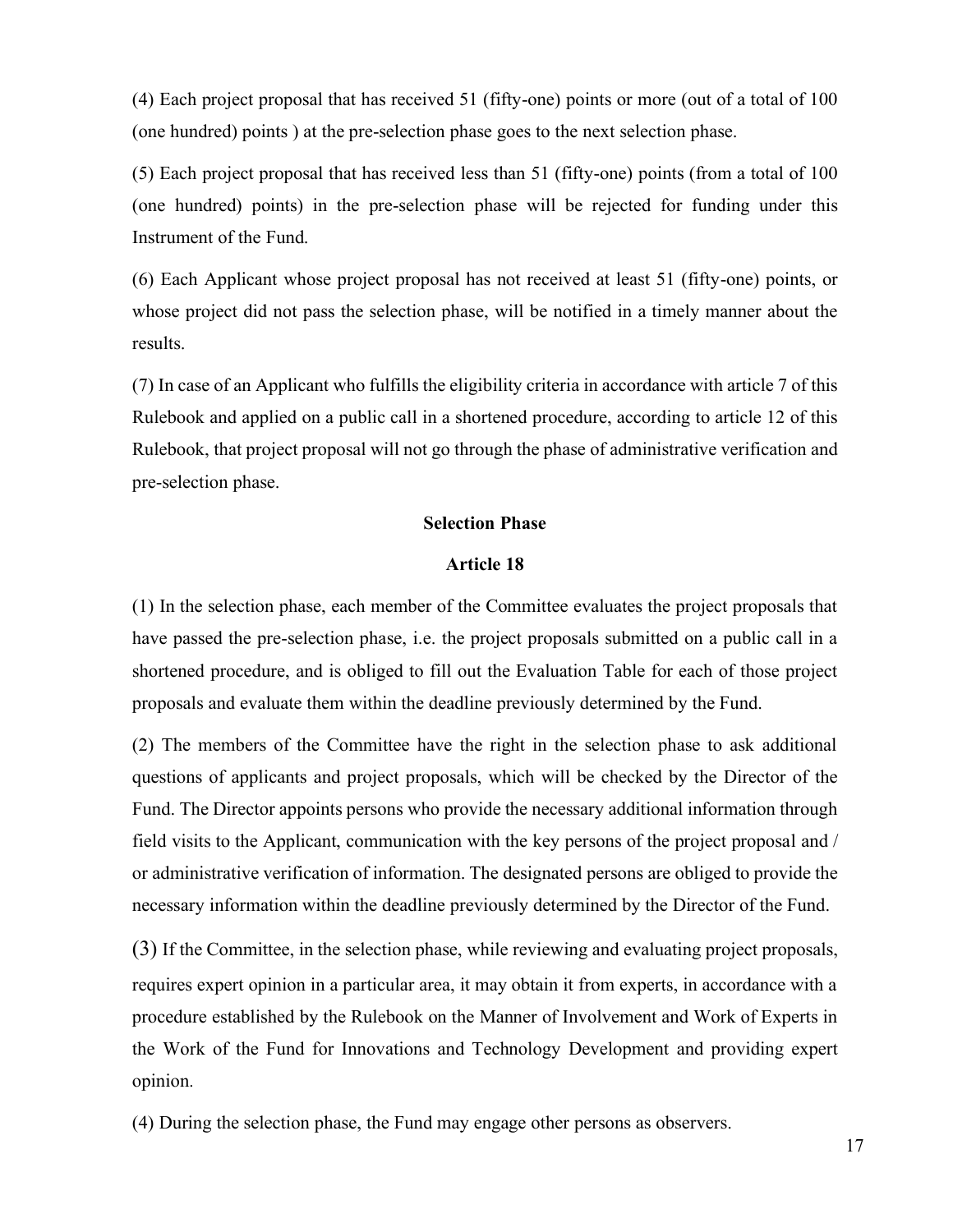(5) The points and expert opinions received from the evaluation Experts, the history of the Applicants i.e. the Beneficiaries and the reports on the additional information provided by the employees of the Fund shall be submitted to all members of the Committee who are obliged to take them into consideration in the evaluation of project proposals.

(6) The total number of points won for each selected project proposal is determined as the average of the points from the Experts obtained in the pre-selection phase and from each of the members of the Committee obtained during the selection phase.

(7) Based on the points won, an indicative rank list of selected project proposals shall be prepared.

## **Decision for Financing**

#### **Article 19**

(1) The final decision for financing of project proposals under this Instrument shall be taken by the Committee at a meeting held within a maximum of 90 (ninety) days from submission of project proposals to the Committee.

(2) During the meeting, the Fund may organize a presentation of the project proposals in the selection phase. At this presentation, each applicant will briefly present his / her project proposal, and the members of the Committee will have the right to ask questions in order to obtain additional information that will help them make a decision on financing.

(3) The Committee shall make the final decision on financing during the meeting with a public vote of "FOR" or "AGAINST" awarding of funds to a specific project proposal in the selection phase. Funds for a specific project proposal in the selection phase can be awarded only if at least three members of the Committee voted "FOR" awarding of funds for that project proposal.

(4) While taking the decision for financing, regards shall be given to the budget availability for each public call. The Committee shall take the decision for financing of project proposals only within the determined budget for the public call, or if the original budget for that call is to be subsequently increased.

(5) If the Committee adopts a decision that is contrary to the evaluation and the expert opinion prepared by the Experts, it must record a detailed explanation in their comments of the reasons for making such a decision.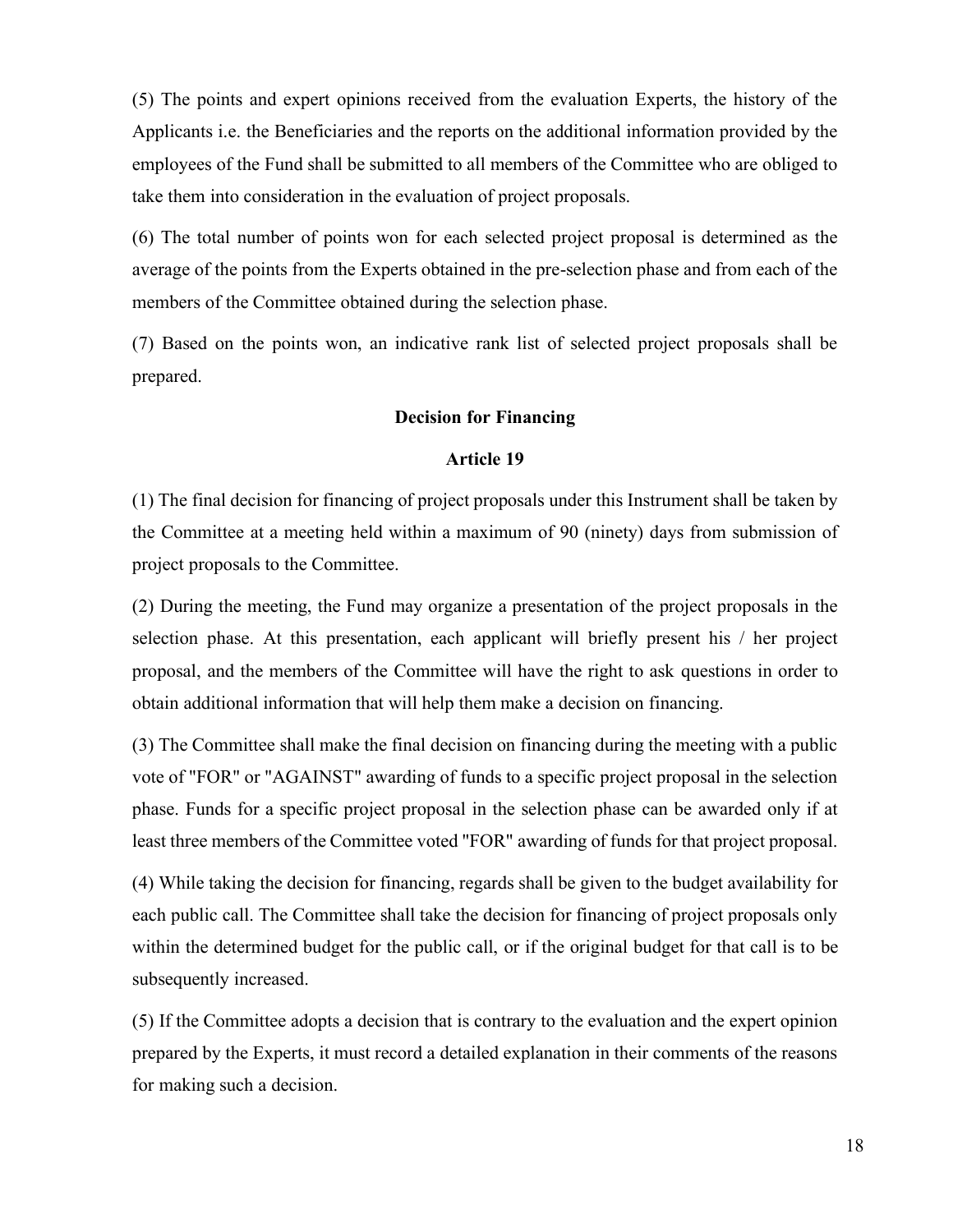(6) If there are not enough project proposals approved for financing within the public call for this Instrument, unused funds from the budget of the public call may be reallocated for another public call for this Instrument, or the funds from the budget for a public call for this Instrument can be reallocated to another instrument of the Fund in the same public call, if for the other Instrument there are more project proposals eligible for funding from the amount determined for that Instrument in the public call.

(7) The unification of the comments on the project proposals that are rejected for funding in the selection phase is carried out by one member of the Committee, appointed by the Fund, who was part of the evaluations of the project proposals.

(8) Each applicant whose project proposal has passed the pre-selection phase will be notified of the results within 30 (thirty) days from the date of the final decision for financing by the Committee.

(9) In case the Committee decides to finance Beneficiaries of the Fund who have concluded Contracts for financing under the support instruments of the Fund, and who still fulfill the rights and obligations under those Contracts, before the adoption of the decision for financing under this instrument, shall adopt a decision to suspension of financing under the support instrument for which the Beneficiary has concluded a contract.

(10) After the completion of realization of the project financed under this instrument, the Beneficiary is obliged to continue with the realization of the project for which there is previously concluded Contract for Financing with the Fund, for which the Committee shall adopt an appropriate Decision.

#### **IV. AWARDING OF FUNDS**

#### **Concluding a Contract for Awarding Funds**

#### **Article 20**

(1) Applicants for which a positive decision for financing has been adopted shall sign a Contract for Awarding Funds.

(2) Before signing a Contract for Awarding Funds under this Instrument, the Beneficiary is obliged to open or possess a special bank account for the purpose of the project.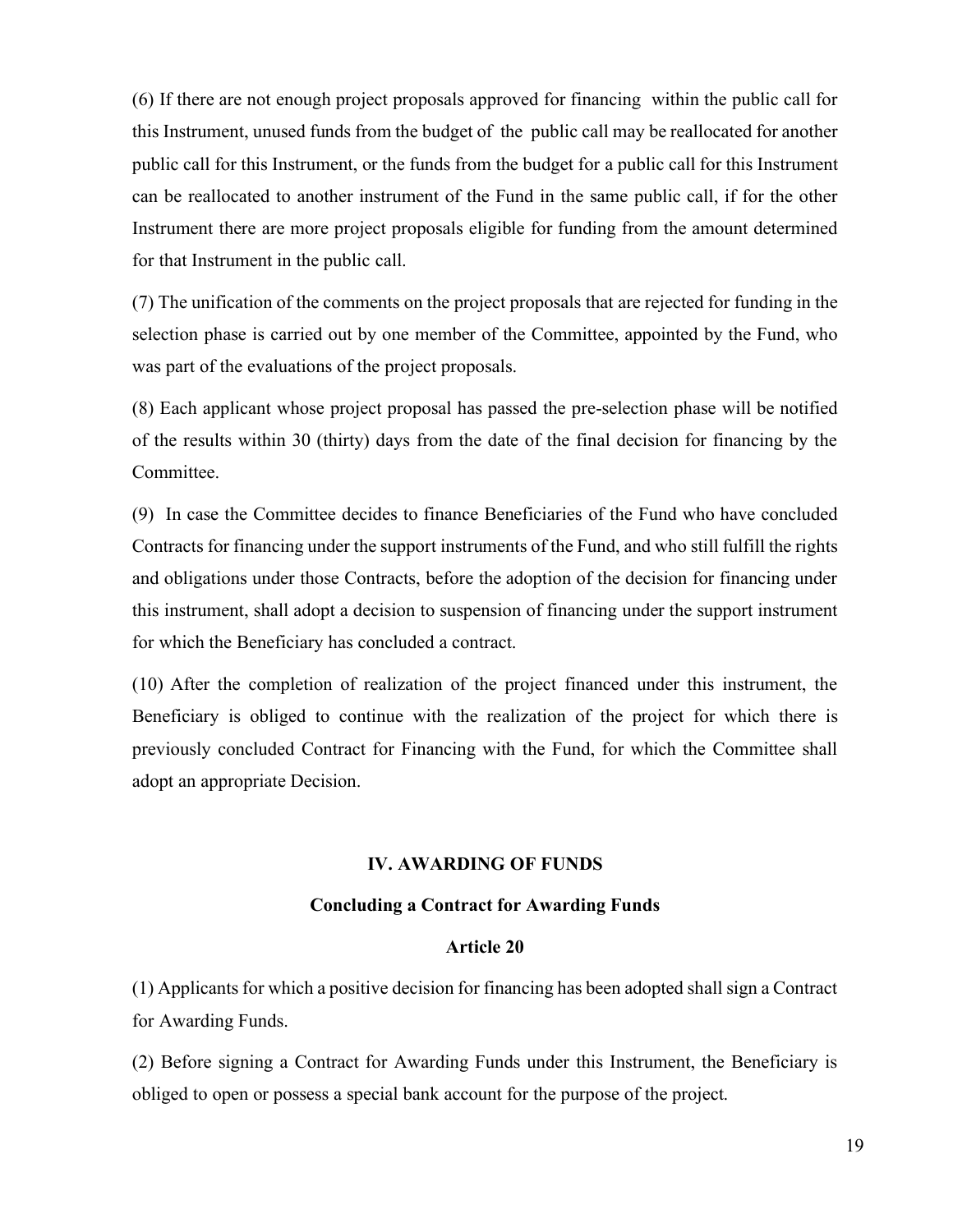(3) The Fund and the Applicant for which a decision on financing has been made shall conclude a Contract for Awarding Funds using the form and terms determined by the Fund.

## **Payment of funds**

## **Article 21**

(1) All payments from the Fund and from the Beneficiary's own co-financing shall be realized on the separate bank account.

(2) The Fund shall pay the awarded funds under this Instrument in advance, on a quarterly basis, in accordance with the Project Budget, the Contract for Awarding Funds and the provisions stated in this Rulebook.

(3) The Beneficiary will pay the funds from his own co-financing in accordance with the Project Budget, Contract for Awarding Funds and the provisions in this Rulebook.

(4) The Fund pays the funds awarded under this Instrument for the first quarter after the signing of the Contract for Awarding Funds, once the Beneficiary has submitted to the Fund a proof for the payment of its own co-financing for the first quarter in the form of a bank statement from the project separate bank account.

(5) After signing of the Contract for Awarding Funds, the Beneficiary is obliged to make the payment of co-financing for the first quarter within 10 calendar days or else, the Agreement for Awarding Funds shall be automatically terminated.

(6) The Fund pays the funds awarded under this Instrument for every succeeding quarter after the following conditions are met:

- approved quarterly progress report for the previous quarter (narrative part and financial part);
- at least 70% (seventy percent) of the funds spent for intended purpose from the previously budgeted funds;
- submitted proof for payment of its own co-financing for the next quarter in the form of a bank statement.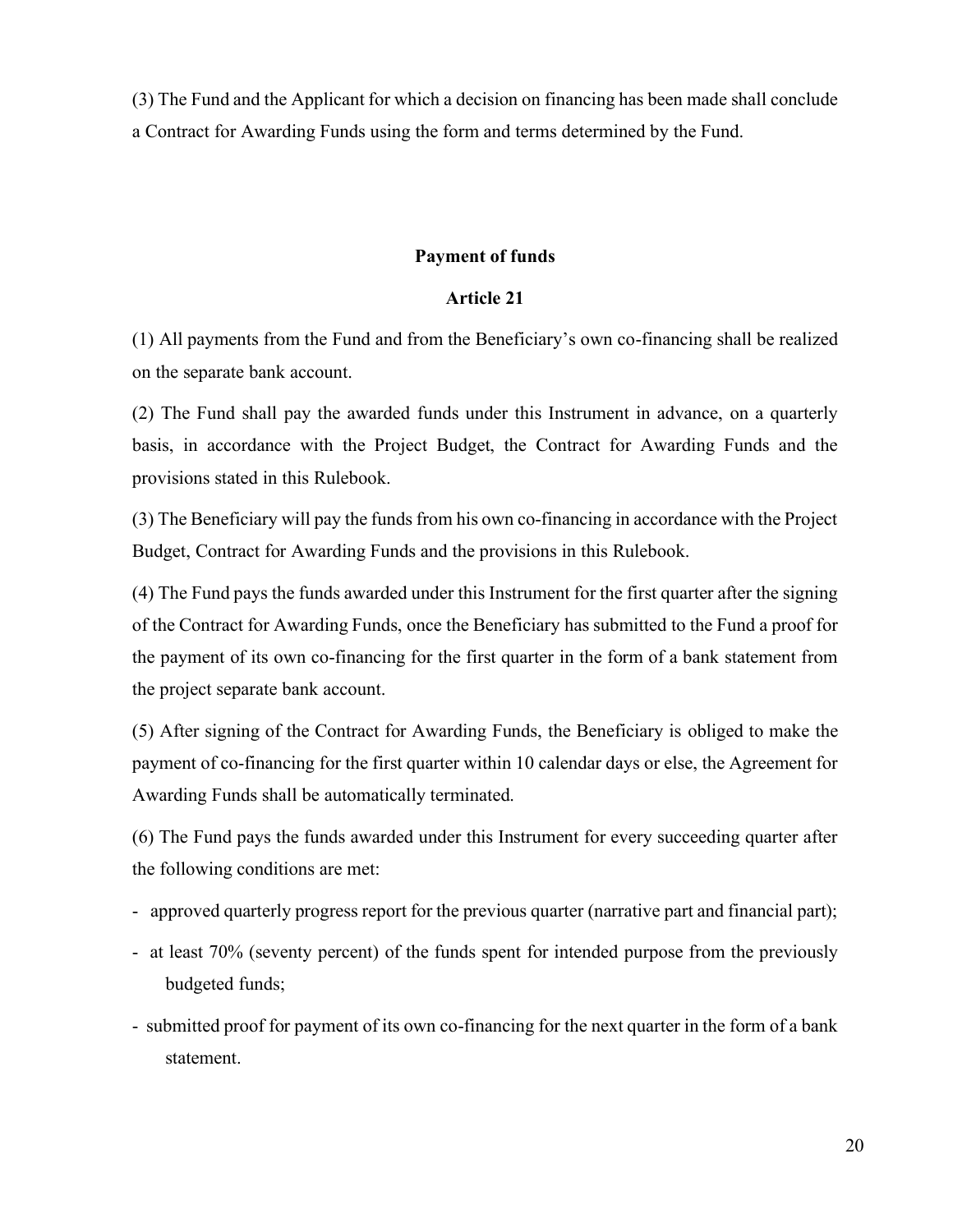(7) From the last payment to the Beneficiary under this Instrument, the Fund will retain 3% (three percent) of the total budget of the project.

(8) The procedure for payment of the retained funds referred to in paragraph 7 of this Article will start within 14 days from the date of approval of the Final Project Report (narrative and financial part).

(9) In case of unspent funds and / or in case of misuse, the amount of the retained funds will not be paid to the Beneficiary.

## **V. PROJECT IMPLEMENTATION**

#### **General rules for implementing the project**

## **Article 22**

(1) The Beneficiary shall implement the project in accordance with the conditions prescribed in this Rulebook, the Contract for Awarding Funds, and in accordance with good technical, economic, financial, managerial, environmental and social standards and practices, and in accordance with the laws and regulations in Republic of North Macedonia.

(2) The Beneficiary shall implement the project effectively and efficiently in accordance with the Project Application and the Project Budget.

(3) The Beneficiary shall maintain financial-accounting records in accordance with the accounting standards and in the manner most appropriate for the project activities, the available resources and costs related to the project, and will prepare financial reports to the Fund in accordance with cash-based accounting standards, clearly representing the documents on the costs incurred and the payments for the quarter they report about, in a manner that corresponds to the activities, resources and costs associated with the project.

## **Purchase of goods, services and works**

## **Article 23**

(1) The Beneficiary shall comply for every procurement of goods and services with the following acceptable commercial practices: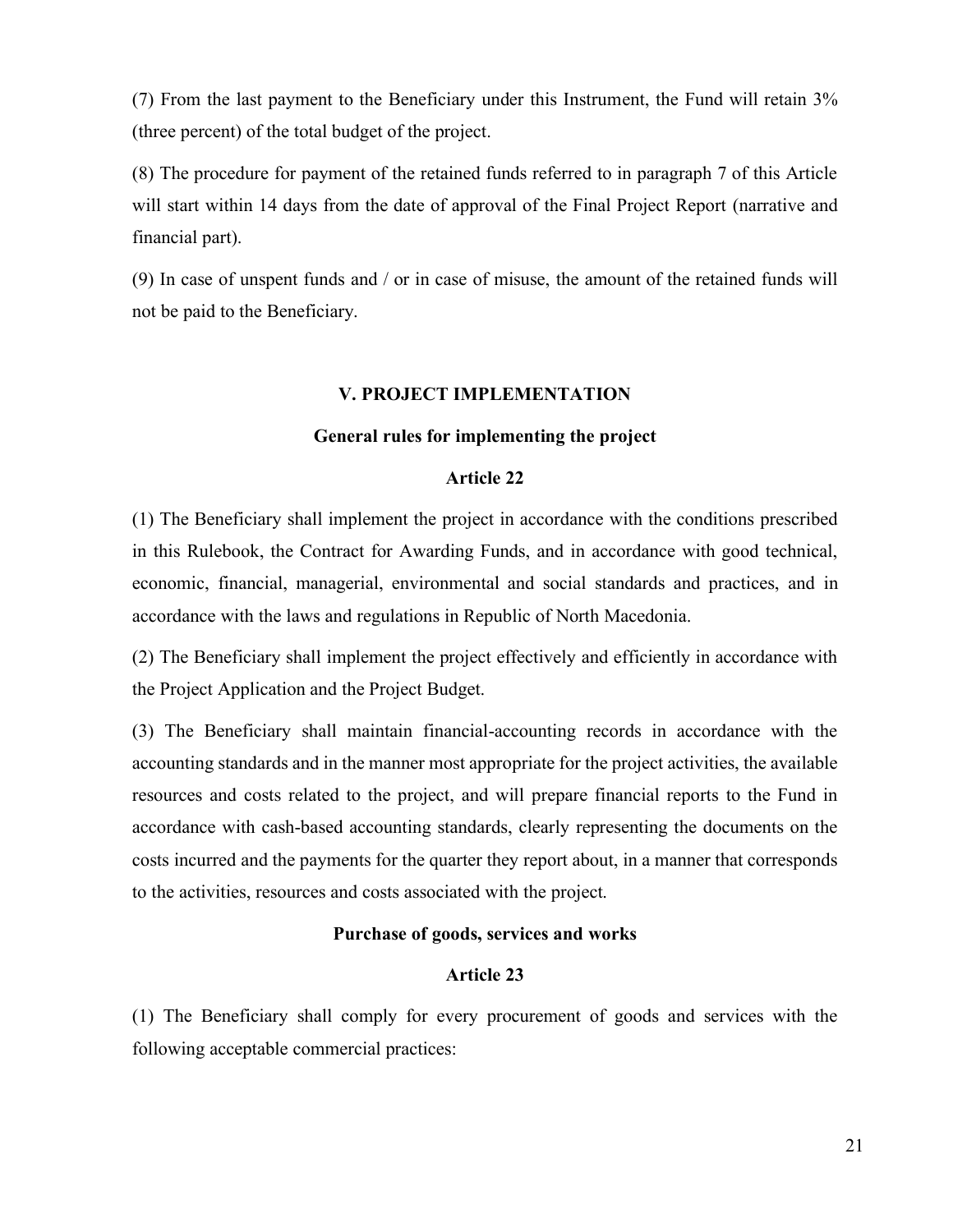- When implementing the procurement stipulated in the project, the Beneficiaries should consider the economic need, efficiency, transparency and duration of the procurement procedure, as well as the quality of the procured goods and services.
- For the procurement of goods, services or works that exceed 10.000,00 (ten thousand) EUR, the Beneficiary should conduct a procedure of collecting at least three bids. Prior to reaching the final decision for selection of the most favorable supplier, the Beneficiary is obliged to submit to the Fund the minimum of three offers.
- In well-justified cases, procurement may be carried out and a procedure of collecting at least three bids, upon prior approval by the Fund.

(2) When applicable, the agreements between the Beneficiary and third parties should include provisions relating to the protection of intellectual property, prevention of conflicts of interest, audit and environmental impact.

## **Transparency and public relations**

## **Article 24**

(1) The Beneficiary shall follow the guidelines of the Fund and the Committee regarding the transparency and communication of the project with the public, in accordance with the Guidelines on Transparency and Communication of the Fund's projects.

(2) During the implementation of the project, the Beneficiary shall mark all promotional materials for the project with the logo and the name of the Fund and to clearly point out that the project is implemented with financial support from the Fund.

(3) The equipment purchased through the project funded by the Fund must be clearly marked with the logo of the Fund, as well as with the note: "*Supported by the Fund for Innovations and Technology Development of the Republic of North Macedonia*".

## **Change of the project and reallocation of the funds from the project budget**

## **Article 25**

(1) Any change to the project should be justified and contribute to the reaching of the expected project results.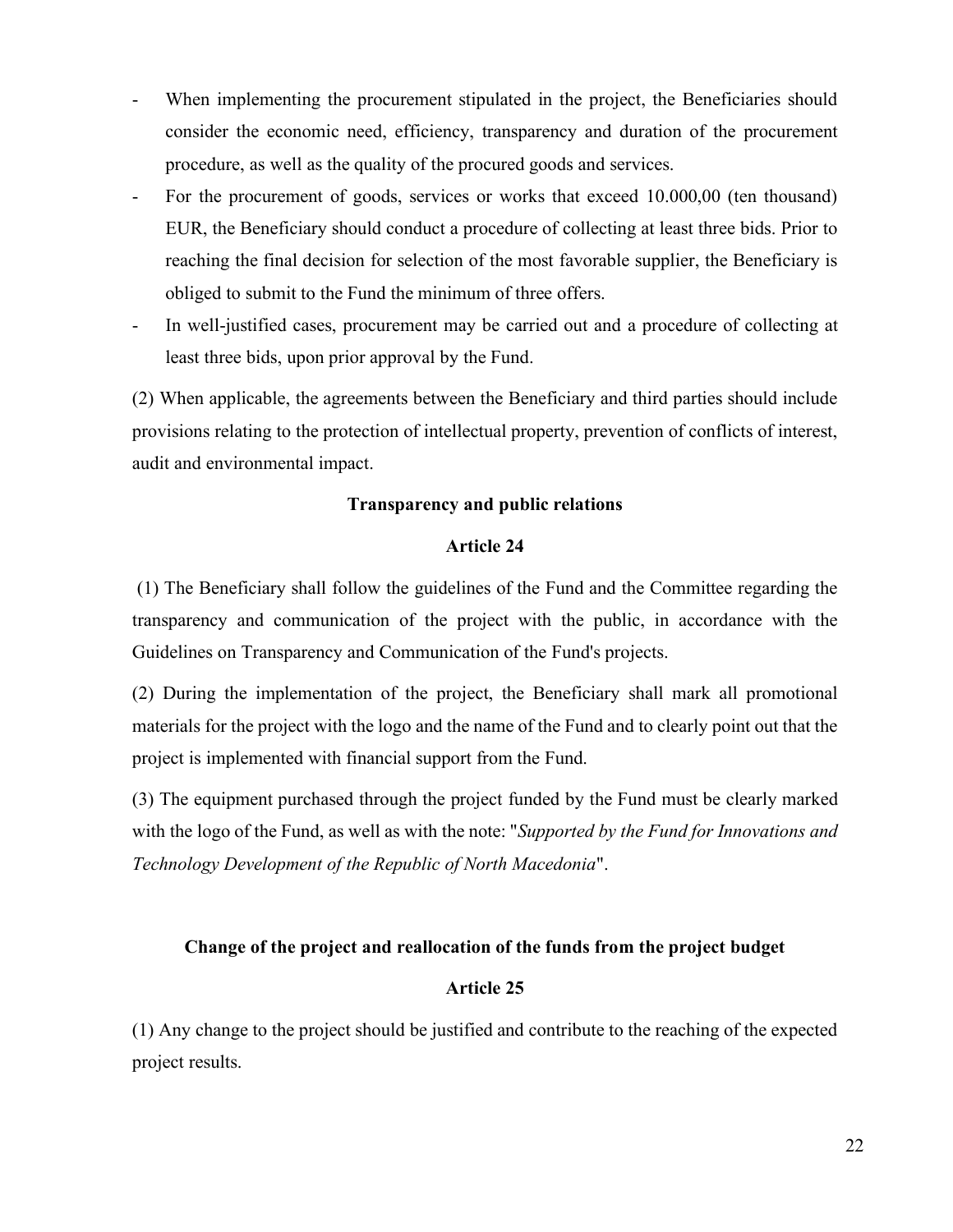(2) The Beneficiary shall realize the costs with the dynamic and within the amounts presented in the project budget. The Beneficiary has the right to reallocate funds in the total amount of 10% (ten percent) of the total Project Budget for the entire duration of the project in order to achieve the expected project results. For the reallocation, the Beneficiary shall notify the Fund within the framework of the quarterly reports and the final report for the project.

(3) Any change of the Project Application (for example, changes in the Action Plan, key people of the project, etc.) and the Project Budget (in an amount higher than 10% (ten percent)), should be previously approved by the Fund, after a submitted request by the Beneficiary.

(4) In case of reallocation of funds approved by the Fund, the Beneficiary shall be obliged to realize the costs in accordance with the revised Project Budget.

## **Retention of Documentation**

## **Article 26**

(1) The Beneficiary is obliged to keep the entire project documentation from the beginning of the project implementation.

The mandatory documentation of the project contains:

- project documentation and documentation related to the Beneficiary;
- all official documents of communication between the Beneficiary and the Fund during the application period;
- notice for awarding funds;
- Contract for awarding funds;
- all official documents during the project implementation period and during the reporting obligation;
- original samples of all reports submitted to the Fund;
- notifications for the approval of reports submitted to the Fund;
- original samples of all invoices; and
- all other documents and including agreements with third parties and other evidence of payments related to the project.

(2) All information regarding the contracts and procurement related to the project should be made available for review to the employees of the Fund and / or persons authorized by the Fund.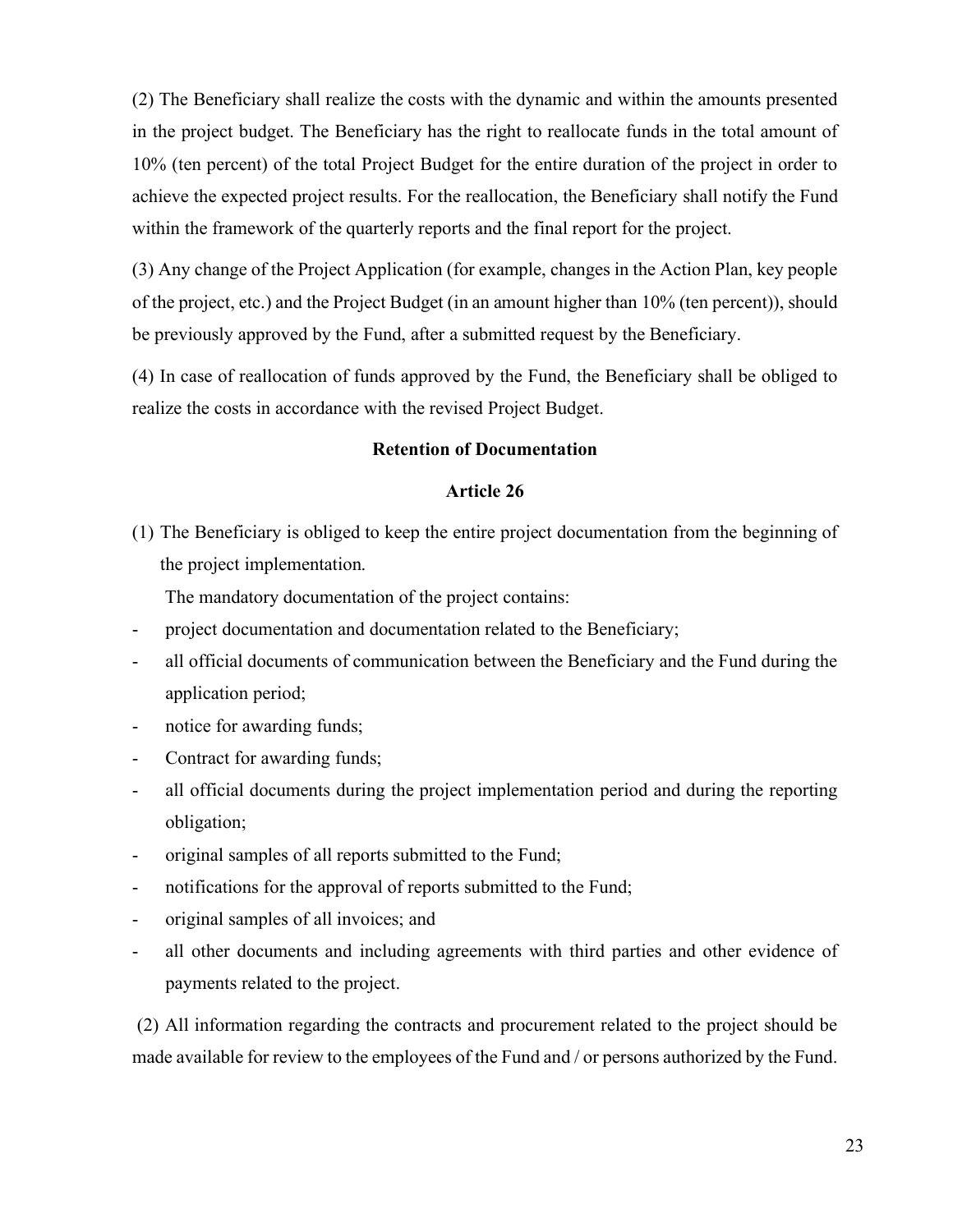## **VI. MONITORING AND EVALUATION OF PROJECT RESULTS**

## **Purpose and methods of monitoring and evaluation of project results**

## **Article 27**

(1) The purpose of the monitoring and evaluation of the project results is to follow the progress of the project and the implementation of the planned activities, to verify that the realized costs are in accordance with the approved Project Budget for the given period and in accordance with the procedures of the Fund, as well as to assess the achieved results after the completion of the project.

(2) The methods of monitoring and evaluation of the project results include:

- reviewing and approving reports submitted by the Beneficiary;
- field visits to the Beneficiaries;
- evaluation of the achieved project results and business and financial analysis.

(3) The monitoring and evaluation of the project results is carried out by monitoring teams formed by the Fund and/or audit experts assigned by the Fund and/or external auditors from authorized audit companies selected with a decision by the Fund in an appropriate procedure.

## **Reports**

## **Article 28**

(1) The Beneficiary is obliged to submit reports to the Fund as follows:

- Quarterly Progress Reports (narrative part and financial part) which the Beneficiary is obliged to submit during the project duration within 14 (fourteen) days after the expiration of the last calendar day of the quarter.
- Final report (narrative part and financial part) which the Beneficiary is obliged to submit within 60 (sixty) days after the last calendar day of the project; and
- In the following 3 (three) years after the completion of the project, not later than March 31<sup>st</sup> of the current year, a copy of the Balance Sheet and the Income Statement of the Beneficiary for the year subject to reporting submitted to the Central Registry of the Republic of North Macedonia.
- (2) The quarterly reports and the final report shall be completed in forms prepared by the Fund.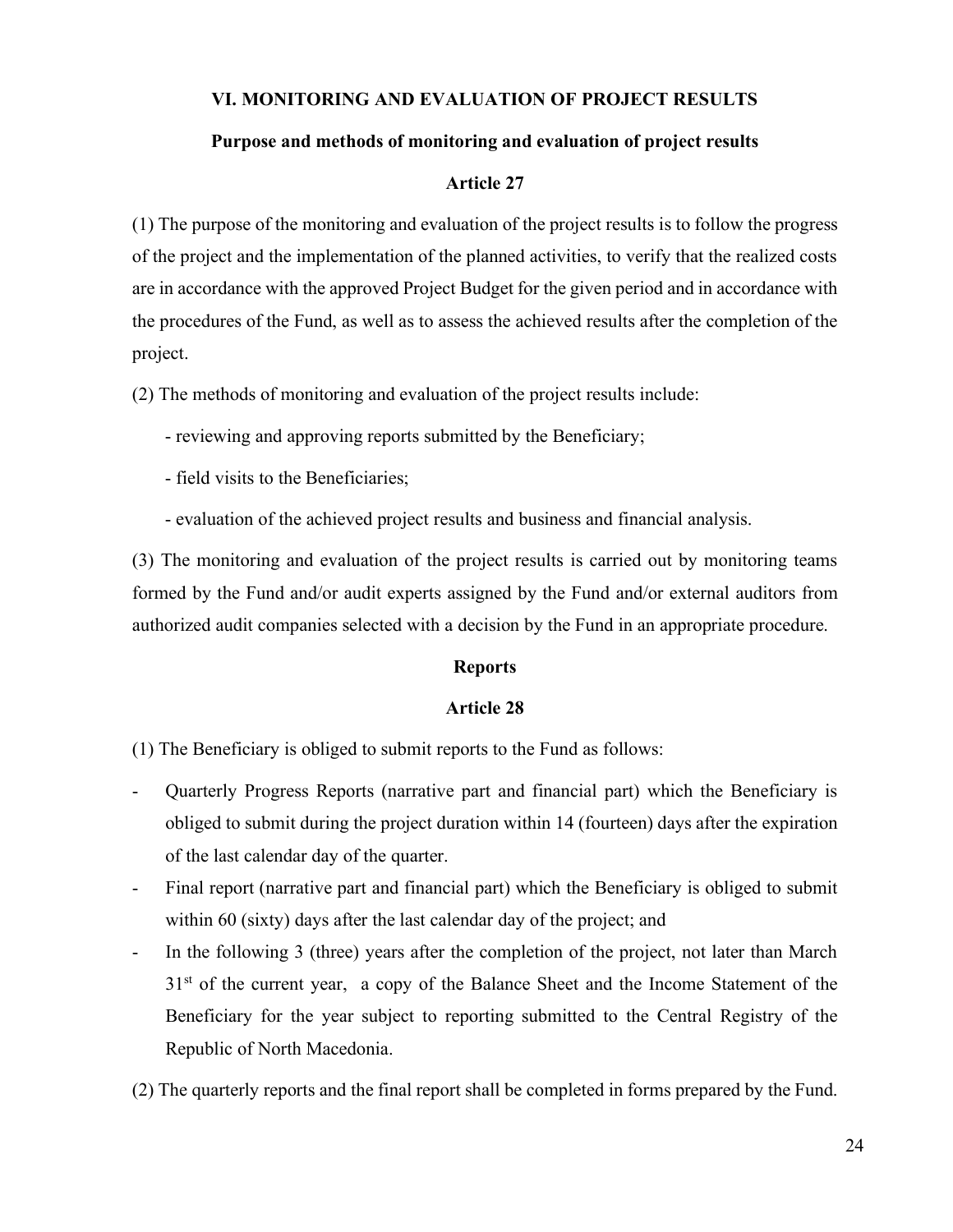(3) The reports shall be reviewed by the monitoring teams and / or audit experts appointed by the Director of the Fund. In the event of identified irregularities in the reports, which can be corrected by the Beneficiary, the Fund shall notify the Beneficiary of the identified irregularities with a request to eliminate the irregularities and submit a revised report.

(4) In case the report is appropriately completed and submitted, the Fund approves the report and submits the approval to the Beneficiary.

(5) The monitoring team has the right to request from the Beneficiary additional information and documents related to the reports, as well as to make announced field visit to the Beneficiary in order to verify the information provided in the reports.

#### **Field visits**

#### **Article 29**

(1) The Fund shall supervise the implementation of the project through field visits to Beneficiaries that will be conducted by monitoring teams appointed by the Director of the Fund and / or audit experts appointed by the Director of the Fund.

(2) The monitoring teams conduct mandatory field visits, at least one field visit per project. The Fund has the right to conduct more field visits if necessary.

(3) Field visits include visit of the beneficiary's business premises and meeting with the key people of the project in order to assess the implementation of the project (e.g. adherence to the procedures, achievement of the expected results, adherence to the timeframe, adherence to the provisions of the Contract for Awarding Funds, etc.).

(4) The field visit will be announced. The monitoring team will send to the Beneficiary an advance notice of a field visit containing details of the location, time of visit, persons to be present, documentation and the purchased equipment that should be available for inspection. The notification for conducting a field visit shall be submitted at least 3 (three) days prior to the visit.

(5) For the conducted field visit, the monitoring team shall compile a report on the conducted field visit containing information of the visit, the persons who attended the field visit, the documentation that has been checked, the remarks identified by the team, the identified irregularities, the guidelines and deadlines for eliminating possible irregularities, etc.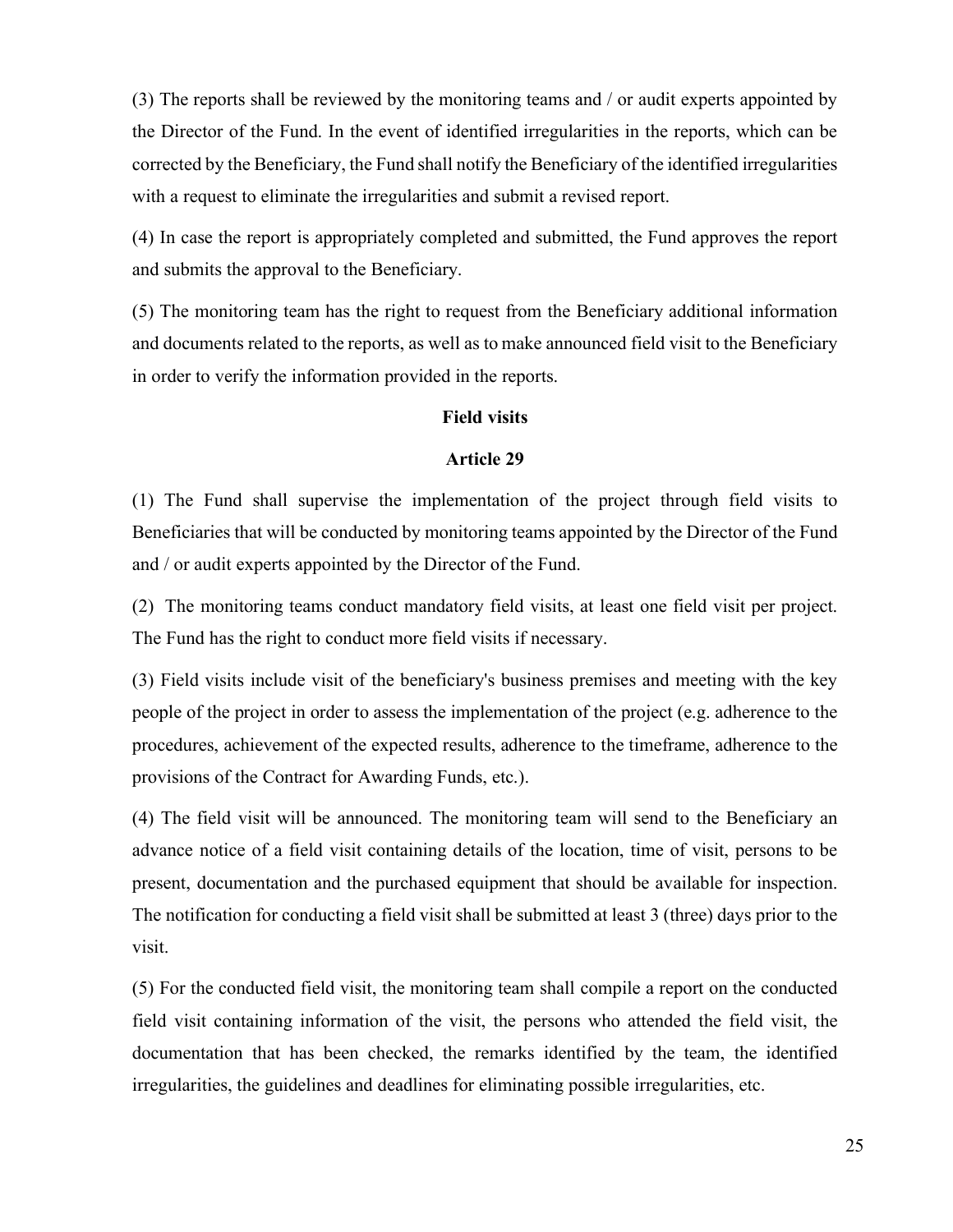(6) The monitoring team submits to the Beneficiary the report from the conducted field visit. In case of established irregularities, the Beneficiary is obliged to take measures in accordance with the guidelines and deadlines specified in the notification. The Fund will not make payments of the funds allocated under this Instrument for the next quarter until the Beneficiary removes the possible irregularities determined in the Field Visit Report.

## **Handling in case of identified irregularities**

## **Article 30**

(1) During the implementation of the projects, if the monitoring teams determine there are irregularities that they may not be authorized to assess, they may submit a proposal to the Director of the Fund to convene a Committee meeting for decision making related to the identified irregularities.

(2) During the implementation of the projects, Audit Experts may also be included in the monitoring in accordance with the Rulebook on the Manner of Involvement and Work of Audit Experts in the Work of the Fund for Innovations and Technology Development and the provision of expert opinion.

(3) Upon completion of the project, Audit Experts may be engaged for evaluation of the results and / or conduct in-depth business and financial analysis of the funded projects in accordance with the Rulebook on the Manner of Involvement and Work of Audit Experts in the Work of the Fund for Innovations and Technology Development and providing of expert opinion.

(4) The Audit Expert referred to in paragraph (2) and paragraph (3) of this article shall review the project documentation, in order to make a field visit with the Beneficiary (if necessary) and to submit a report and an expert opinion to the Fund within 14 working days from the date of receipt of the documentation.

#### **Cooperation of the Beneficiary with the Fund**

#### **Article 31**

(1) The Beneficiary shall adhere to the procedures to enable the Fund to easily monitor and evaluate the implementation of the project.

(2) The Beneficiary shall enable the Fund or persons authorized by the Fund at any time to conduct an in-depth analysis of the project implementation, its activities and achieved results,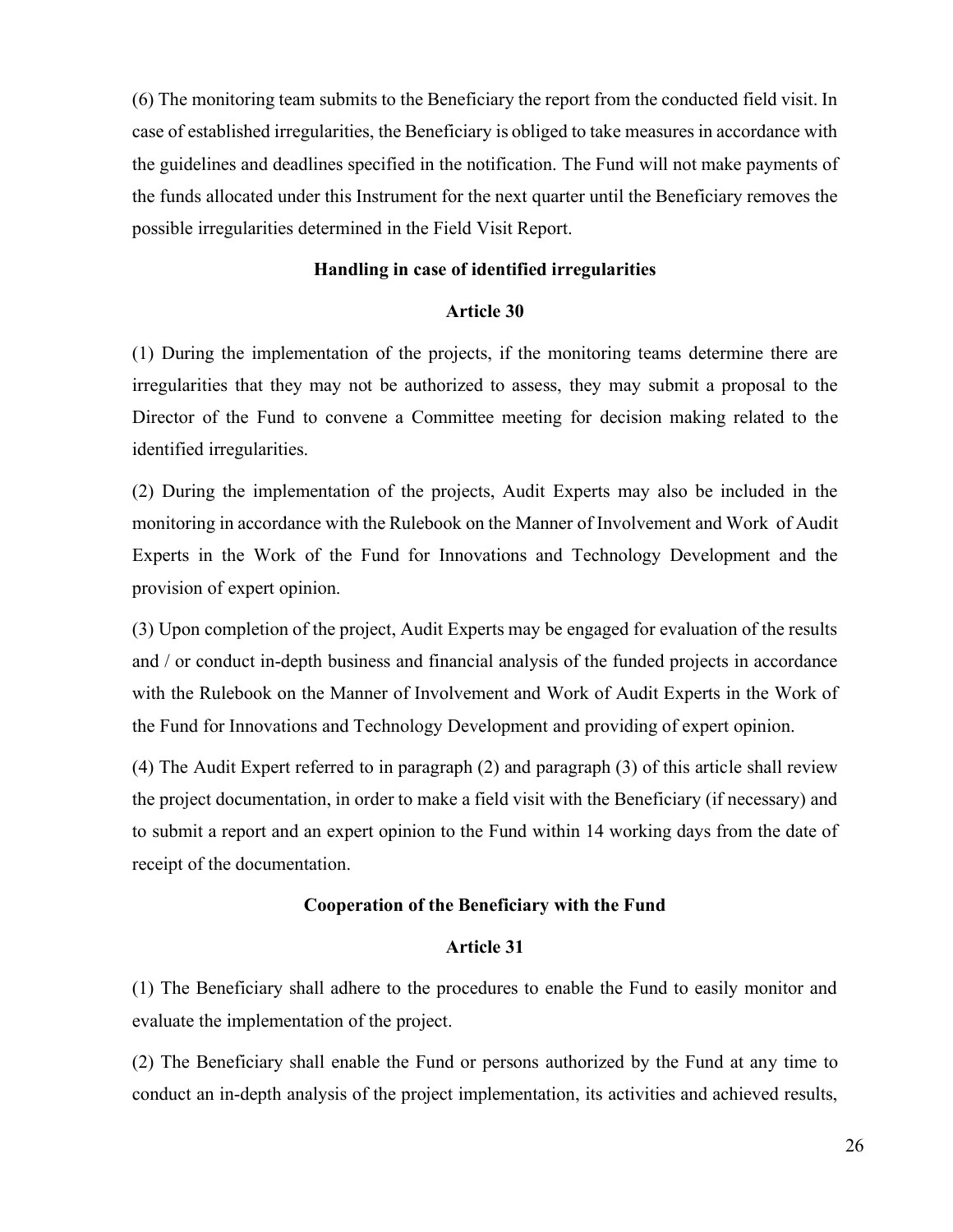as well as to audit the project and financial documentation related to the project. The Beneficiary shall prepare and submit relevant documents related to the project to the Fund upon his request.

## **Rights and obligation with the project results**

## **Article 32**

(1) The Beneficiary shall own the project results that will be created.

(2) The Beneficiary shall take measures to ensure the commercial exploitation of the project results directly or indirectly by: using additional research not covered by the project, developing, creating or placing a product or service in the market, or using it for standardization purposes, and shall take these measures for the duration of the project until all obligations towards the Fund have been fulfilled, in accordance with the Contract for Awarding Funds.

(3) The Beneficiary may transfer ownership of the results of the project to another party, under the conditions provided in this article.

(4) The Beneficiary who has the intention to transfer ownership of the project results or to grant an exclusive license for use of the project results to another party must notify the Fund in writing before conducting of the intended transfer or the granting of the license, and to request a consent by the Fund before implementation. In the notice, the Beneficiary shall indicate the exact results of the project that it intends to transfer, or assign, and shall provide details of the new owner, or licensee, as well as the planned or potential commercial exploitation of the transfer results, and shall submit an elaborate analysis of the likely impact of the transfer or granting of license on market competition and its compliance with good ethical rules and security interests of the Republic of North Macedonia. The Fund may request additional information.

(5) The Fund may refuse to give consent for the planned transfer of ownership of the project results, or the planned granting of an exclusive license for use of the project results, in particular:

- a) if the new owner, or the exclusive licensee, is a foreign citizen or a legal entity established outside the Republic of North Macedonia;
- b) if the Fund finds that the planned transfer or licensing is incompatible with the principles of competition, good ethical principles, or with the security interests of the Republic of North Macedonia. The Fund shall notify the Beneficiary in writing of its decision upon the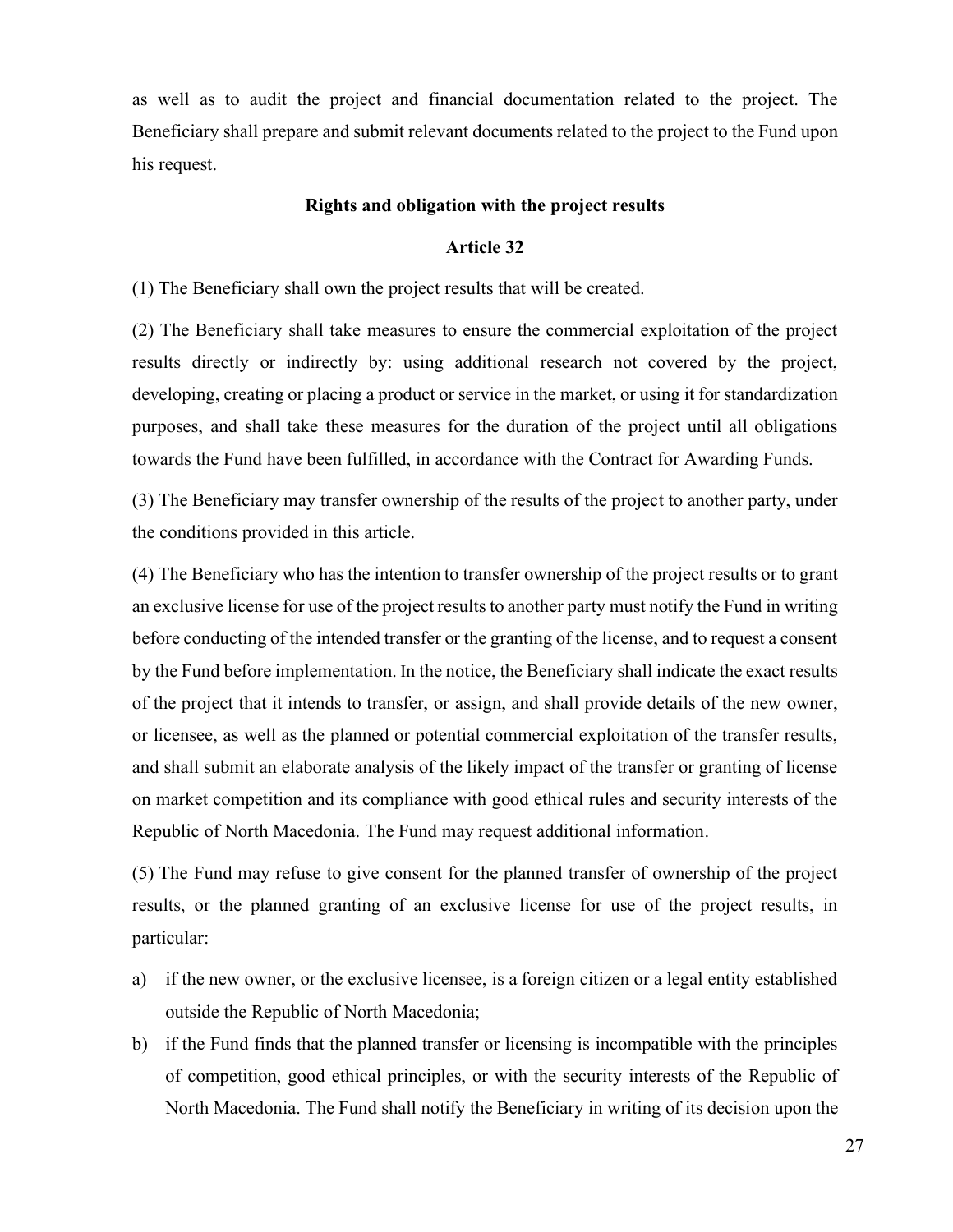request referred to in paragraph (4) of this article within 60 days from the date of receipt of the notification, or from the date of receipt of any additional information the Fund might request. The Fund may impose additional conditions in its decision under which the planned transfer of ownership, or the planned granting of an exclusive license, may take place.

(6) The Beneficiary shall not transfer the ownership of the project results or grant an exclusive license for use of the project results to another party until it obtains a consent by the Fund, i.e. until it fulfills the additional conditions that the Fund may impose in order to carry out the planned transfer of ownership, or the planned granting of an exclusive license.

(7) The Beneficiary must ensure that the new owner and any subsequent one of the project results shall be obliged to comply with the above mentioned provisions of this article.

(8) The obligations of the Beneficiary under this article shall be valid for the duration of the project as well as until the obligations towards the Fund have been fulfilled in accordance with the Contract for Awarding Funds.

(9) If the Beneficiary has acted in a manner contrary to the provisions of this article, the Fund reserves the right to require from the Beneficiary to return the entire amount or part of the amount of awarded funds, paid principal and / or interest towards the Fund. For these obligations, the Fund reserves the right to calculate and charge legal penalty interest from the date of maturity until the date of payment in accordance with the Law on Obligations.

#### **Obligation to return the financial support granted by the Fund**

## **Article 33**

- (1) The return of the financial support granted by the Fund shall be made at the rate of 15% of the operating profit of the Beneficiary, until the return of 105% of the amount paid by the Fund is reached or for a period of 3 (three) years after the completion of the project, depending which condition is first met.
- (2) The amount of the return of the financial support granted by the Fund shall be calculated annually after the first following fiscal year upon the completion of the project, in the current year for the previous year, and shall be paid by the Beneficiary to the Fund no later than March  $31<sup>st</sup>$  of the current year for the previous year.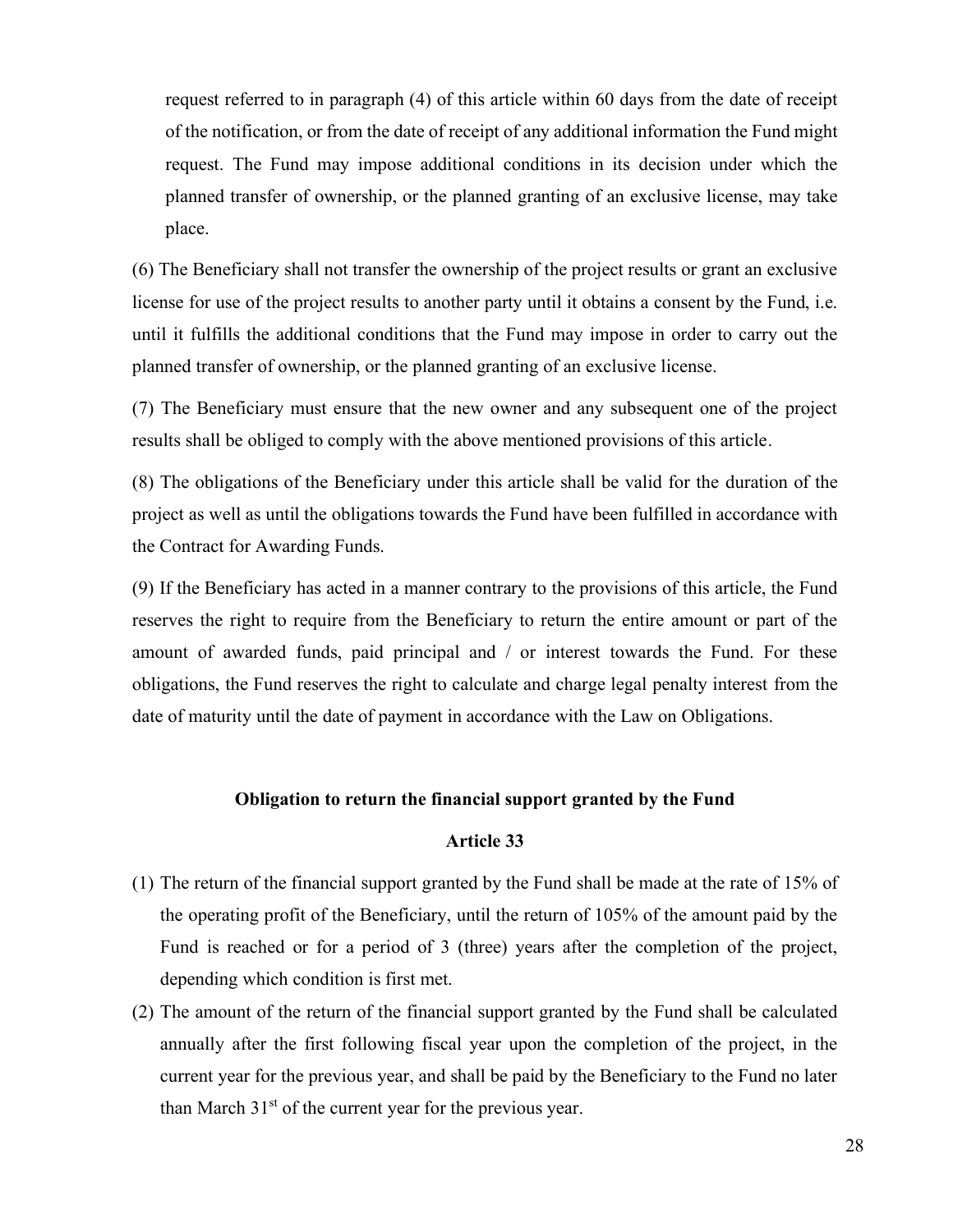# **Obligations in cases of termination of the Beneficiary Article 34**

- (1) In case of planned termination (liquidation) of the Beneficiary, the Beneficiary submits a request to the Fund and after obtaining prior approval from the Fund, may initiate procedure for termination (liquidation). Upon such request, the Fund adopts a decision as soon as possible. This procedure for termination (liquidation) must not start without a decision by which the Fund gives prior approval for the same.
- (2) In case a proposal for initiating a bankruptcy procedure against the Beneficiary is submitted, the Beneficiary shall notify the Fund in writing within 10 (ten) days from the notification of such proposal.
- (3) The obligations of the Beneficiary from paragraphs (1) and (2) of this Article last within the period from the conclusion of the Contract for Awarding Funds between the Fund and the Beneficiary until the fulfillment of all obligations towards the Fund in accordance with the Contract for Awarding Funds.
- (4) If during the period determined in paragraph (3) of this Article, the Beneficiary starts a procedure for termination (liquidation) without prior approval from the Fund or does not inform the Fund within the deadline referred to in paragraph (2) of this Article about a proposal for initiating bankruptcy procedure submitted against him, the Fund may request the Beneficiary to return the entire amount or part of the amount of awarded funds, reduced by the amount of the fulfilled obligation to return the funds paid by the Fund, income from the sale of investments in accelerated companies, paid principal and / or interest to the Fund. For these obligations, the Fund may calculate and charge legal penalty interest from the date of maturity until the date of payment in accordance with the Law on Obligations.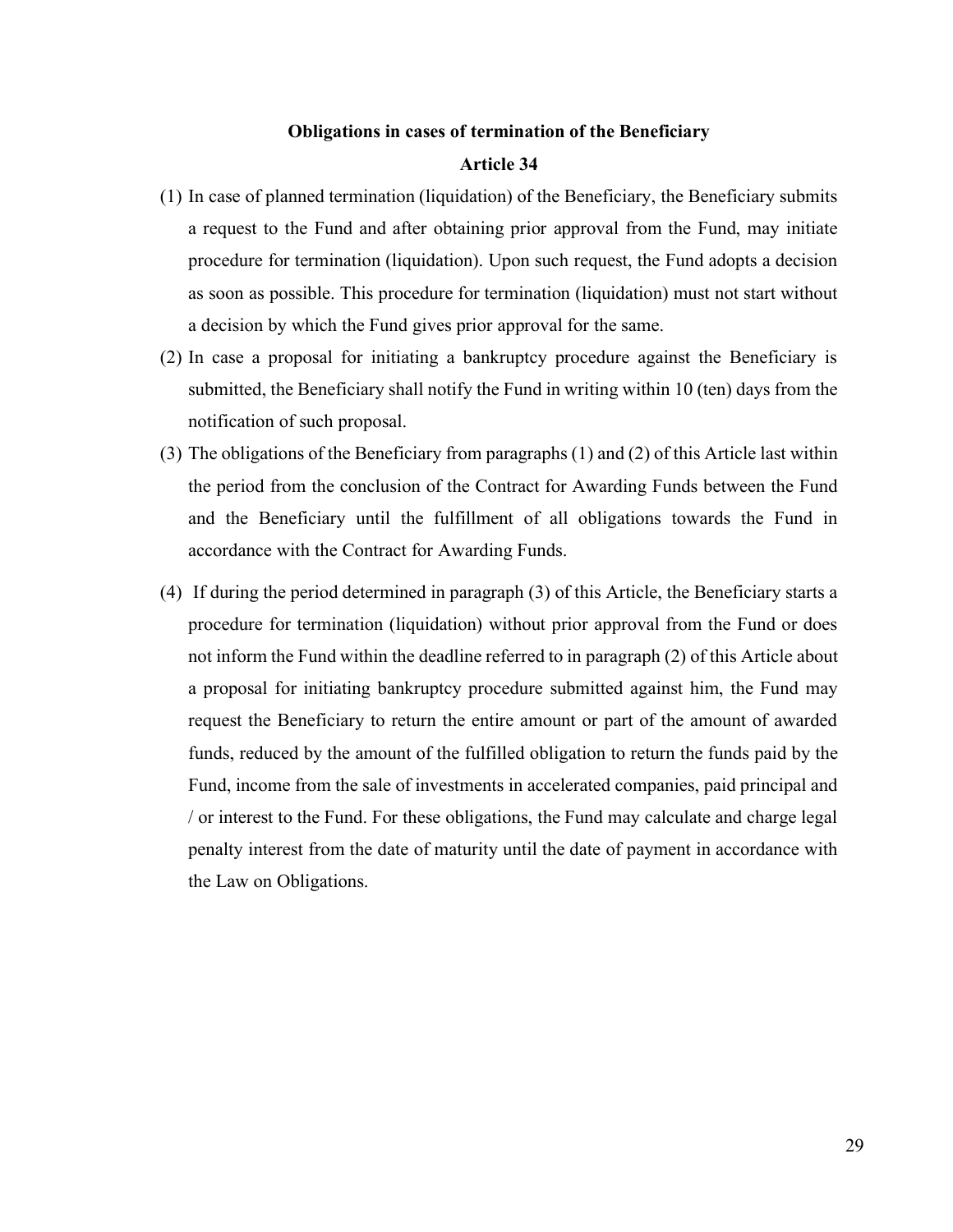# **VII. TERMINATION OF FINANCING AND TERMINATION OF THE CONTRACT FOR AWARDING FUNDS**

## **Conditions for suspension/discontinuation of financing and/or termination of the Contract for Awarding Funds**

## **Article 35**

(1) The Fund has the right to suspend/discontinue the Contract for Awarding Funds and/or financing, as well as to terminate the Contract for Awarding Funds, completely or partially, in the event of embezzlement and/or breach of obligations under the Contract for Awarding Funds and / or the provisions of this Rulebook, and in particular in the following cases:

1. If the Beneficiary fails to use the approved financial funds for their intended purpose, including the reallocation of funds in a larger percent than the determined percentage of funds from the total project budget, in accordance with Article 25 paragraph (3) of this Rulebook, without prior approval from the Fund;

2. If the Beneficiary with an intention to perpetrate fraud provides inaccurate data during the procedure for awarding funds and during the duration of the Contract for Awarding Funds that has a material impact on the project;

3. If the Beneficiary fails to introduce appropriate policies and procedures that will enable the Fund to supervise and evaluate the progress of the project;

4. If the Beneficiary, upon a request by the Fund, will not allow audit by an independent auditor and / or Audit Expert appointed by the Fund;

5. If the Beneficiary fails to provide the Fund and/ or persons designated by the Fund, to inspect the implementation of the project, its activities, the achieved results and all relevant project documents, or the accounts and / or to provide the relevant documentation to the Fund upon its request;

6. If the Beneficiary fails to notify the Fund for any significant change that has material impact on the project;

7. On the basis of a request from a Beneficiary or the monitoring team, and due to an inevitable obstacle from a technical or market perspective, the future results of the project are suspect; 8. If the Beneficiary does not continue with the realization of the project for which there is a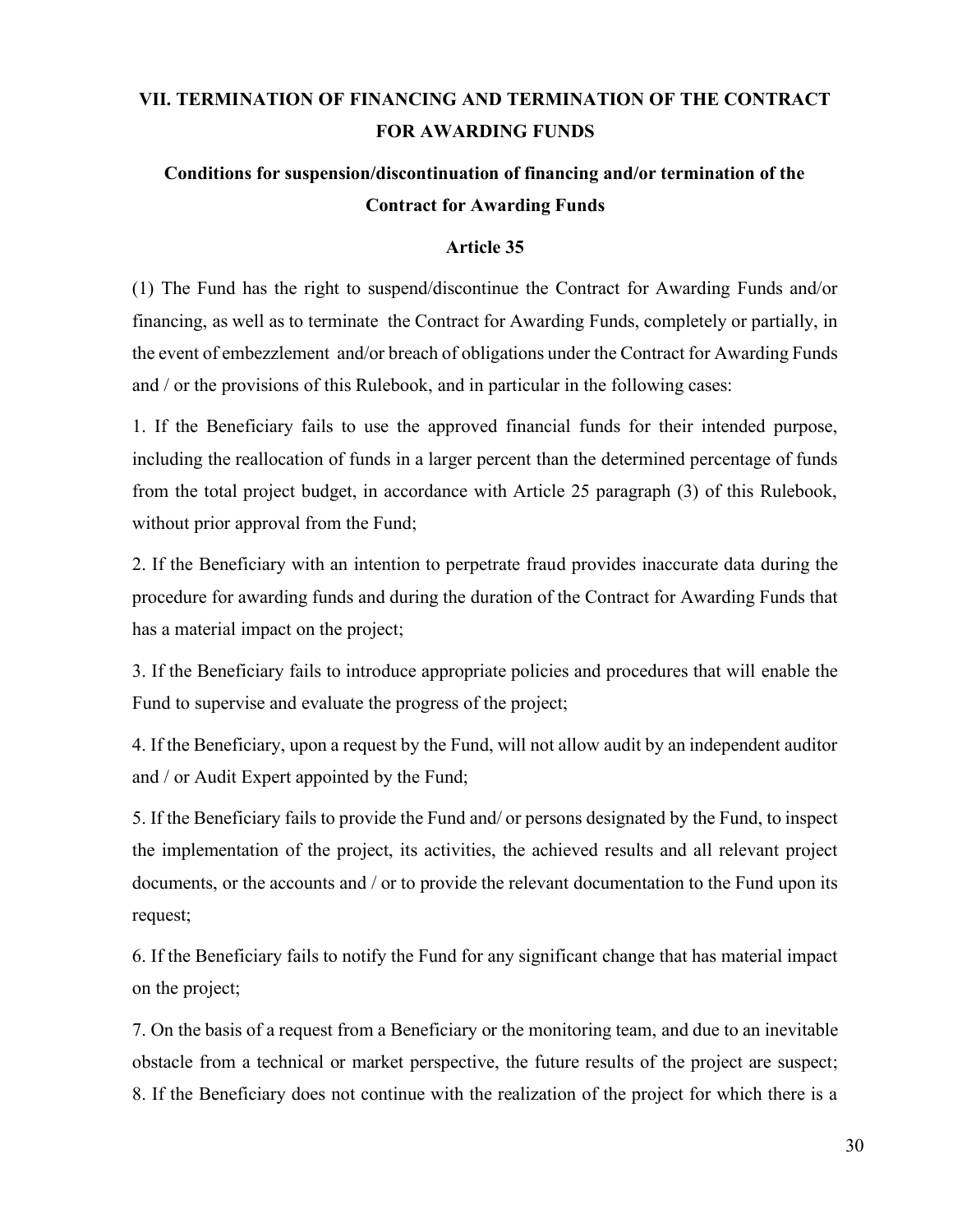previously concluded Contract for financing with the Fund and which is suspended during the realization of the project financed under this instrument;

9. In case a proposal for initiating a bankruptcy procedure against the Beneficiary is submitted.

## **Decision on the temporary suspension of funding**

## **Article 36**

(1) In the event any of the circumstances occurring from Article 35 of this Rulebook will arise, the Fund reserves the right to make a decision on a temporary suspension of financing, and / or request to return part or all of the funds paid to the Beneficiary until that moment.

(2) At the same time, the Fund shall, along with the decision for temporary suspension of funding, send a written notice to the Beneficiary informing the Beneficiary about the occurred breach of Contract for Awarding Fund with a request to the Beneficiary to remedy the violations within 14 (fourteen) days from the receipt of the notification.

(3) Upon request of the Beneficiary, the Fund may grant the Beneficiary additional thirty (30) days to remedy the violations. In certain cases, awaiting a decision by an appropriate authority regarding the Beneficiary's operations and which has an effect on the temporary suspension of funding, the deadline for removing those violations may be extended until the decision of that authority is final.

(4) In case the Beneficiary remedies the identified violations within the deadlines specified in paragraphs (2) and (3) of this Article, the Fund shall take a decision to withdraw the temporary suspension of financing.

(5) In case the Beneficiary does not remedy the identified violations within the deadlines specified in paragraph (2) and (3) of this Article, the Director shall inform the Committee, which will decide whether to terminate the Contract. In any case, when deciding whether to terminate the Contract, the Committee is allowed to take into consideration the level of utilization of the project (the advancement of the project and implementation of the same).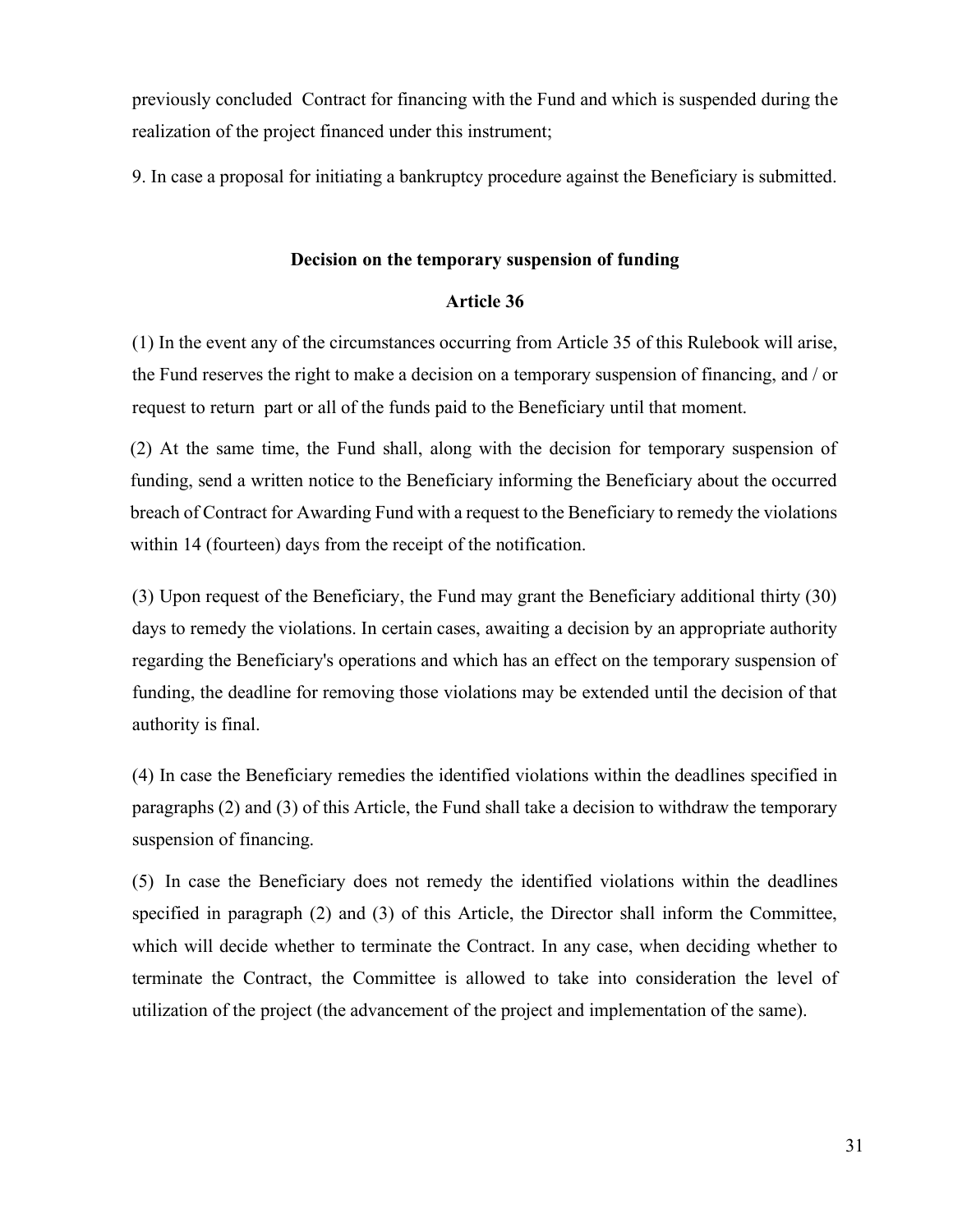#### **Decision on Termination of the Contract for Awarding Funds**

#### **Article 37**

(1) In the event of occurrence of any of the circumstances referred to in Article 35 of this Rulebook, the Fund reserves the right to terminate the contract and / or request to return part or all of the funds paid to the Beneficiary until that moment.

(2) The decision for termination of the Contract for Awarding Funds and financing is taken by the Committee.

(3) In the event of termination of the Contract, the Beneficiary shall return to the Fund the entire amount transferred from the Fund to the Beneficiary, and particularly in cases related to the conditions referred to in Article 35, points 2, 4,5 and 8 of this Rulebook, the Fund reserves the right to request damage compensation.

(4) If the Contract for Awarding Funds is terminated for any reason under Article 35 of this Rulebook and the allocated funds are not spent, the Beneficiary shall return to the Fund the entire unspent amount of funds no later than 8 (eight) days from the day when the Fund requested it, otherwise the amount becomes due and the Beneficiary may have to pay a legal penalty interest for that amount in accordance with the Law on Obligations and as of the day of the delay until the final payment.

(5) In the event of the occurrence of the conditions referred to in Article 35, point 7 of this Rulebook, the Fund shall request the Beneficiary to submit documentation to the Fund and request termination of the project and financing. Consequently, the Committee will determine whether there is justification in the evidence of the existence of an inevitable hindrance that puts in question the future results of the project, and will make the appropriate decision. If the Committee decides that the conditions stated in Article 35 point 7 of this Rulebook are fulfilled, the Beneficiary will not be obliged to return the allocated funds.

(6) The Fund has the right to request penalty interest, damage compensation and to initiate an appropriate procedure for collecting claims from the Beneficiary in accordance with the conditions stipulated in the Contract for Awarding Funds and in this Rulebook, as soon as possible, if the Beneficiary fails to fulfill the conditions stated in paragraphs (3), (4) and (5) of this Article, in order to make full repayment of the funds already paid to the Beneficiary.